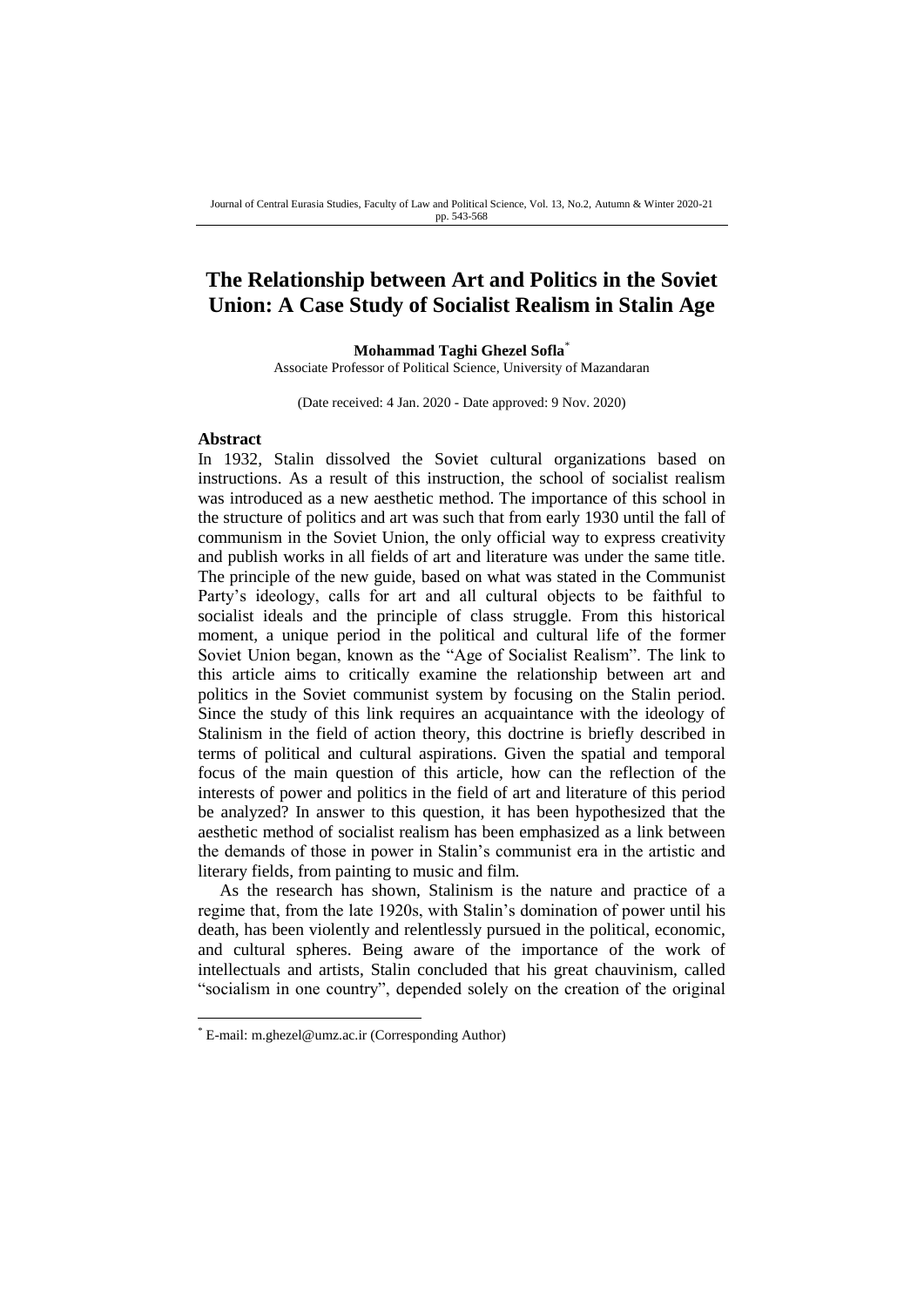aesthetics, which could be achieved by mobilizing the people of art and literature. The ideal would come true. In this sense, the importance of people like Zhdanov and some important artistic figures such as Maxim Gorky in shaping this school should not be overlooked. With the practical plan of 1932, all independent artistic and cultural institutions and other forces of civil society were suppressed, and with the imposition of social realism, only one criterion remained in the cultural sphere. To this end, after a reference to the meaning contained in the ideology of Stalinism, the historical and social contexts of the emergence of socialist realism (social realism) in Russia are described in detail. To prove the hypothesis, attention has been paid to explaining and analyzing the basic principles of the mentioned school. A study of the available sources and works in this field shows that the three principles that formed socialist realism represented a strong link between ideological interests in the cultural and artistic spheres. These include: 1. People's populism in art: since the Soviet system claimed that genuine cultural achievement belonged to the people and served their needs, the people of art and literature were asked to produce works that emphasized the political components of populism instead of formalist meanings and artistic techniques. In this regard, by studying and referring to some works in this field, the important principle of art for peoples has been introduced. 2. Partyism in Art: Lenin, in his treatise Party Literature, predetermined the coordination of works of art in the Soviet communist system. Although the treatise emphasizes the principle of "free art in the service of the proletariat", it was a line of distinction between original and committed art and harmful and useless works. 3. According to the aesthetic positions presented in socialist realism, each production work had a "basic design' and a foundation that committed itself to ideological originality. The center of gravity of this project was based on the aesthetic principles of Marxism-Leninism.

In this regard, the study of various works during this period shows that the people of art, along with the workers, are seeking to produce and shape what was called the "modern man of the council". This means that the writers are at the forefront of the proletariat's manual activity on the path to the realization of the communist utopia. In other words, the ideological commitment involved proving that politics and genuine art are acknowledging loyalty to the truth of just living in a council country. An examination of Stalin's artistic and literary works reveals that socialist realism has always served class ideals by seeking positions such as optimism, Bolshevik humanism, and artist activism while eliminating the aesthetic gap between form and content. The consequences of this link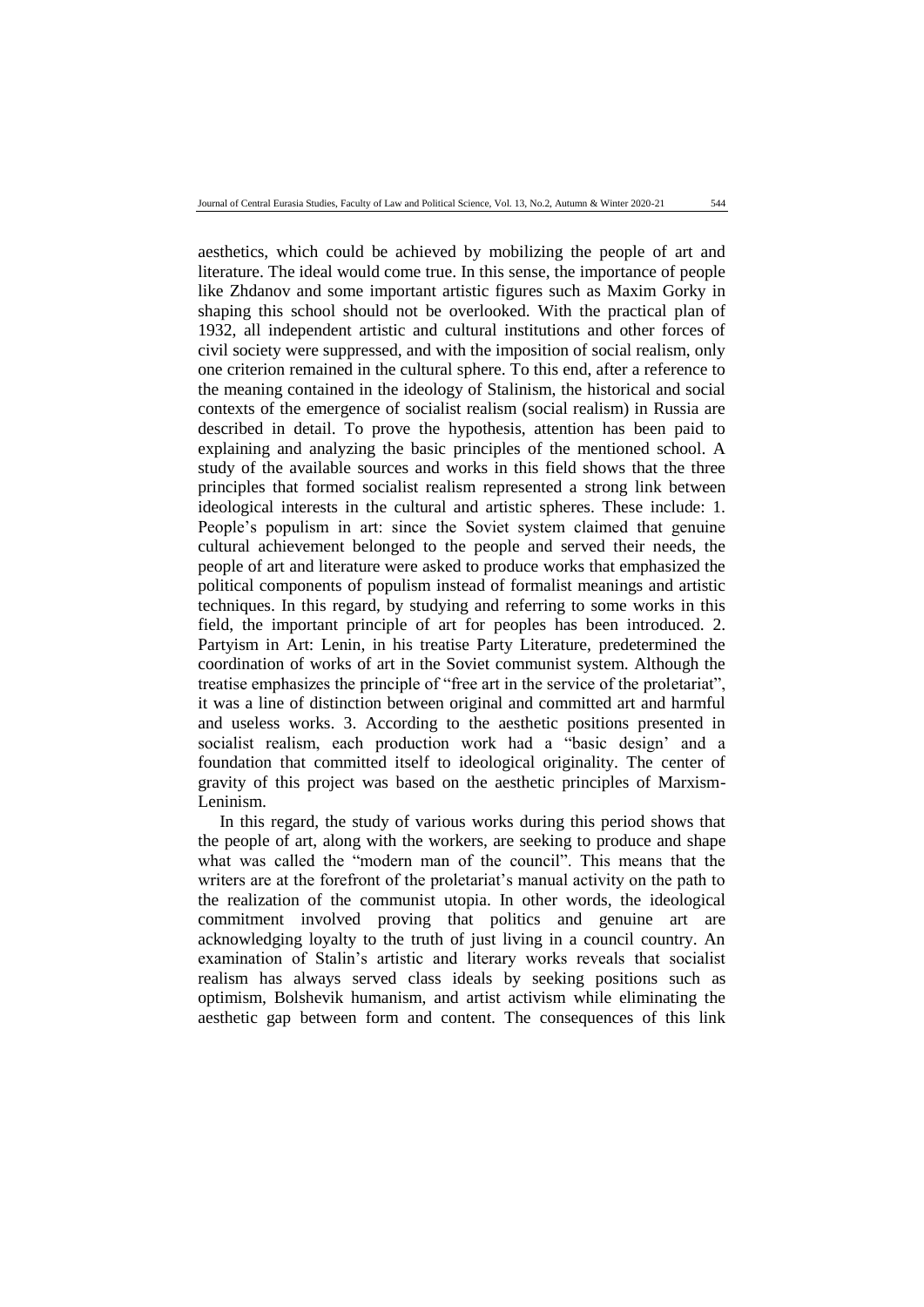between politics and art soon became apparent: totalitarian art, because all three central concepts in the aesthetics of socialist realism, namely populism, party commitment, and ideological attitudes, were deeply indebted to the politicized principle of "closed borders". Under these circumstances, the desired form or artistic and literary style was not only independent, but the fluid nature of the ideological tendencies was prevalent throughout communist cultural works on the black or white side according to political circumstances. As many of the works that symbolized the commitment to the party and the revolution during Lenin's time were destroyed and censored during Stalin's rule. Similarly the post-Stalinist years, many works were not popular because of their mere political inclinations.

**Keywords:** Art and Literature, Ideology, Realism Socialist, Soviet Union, Stalin.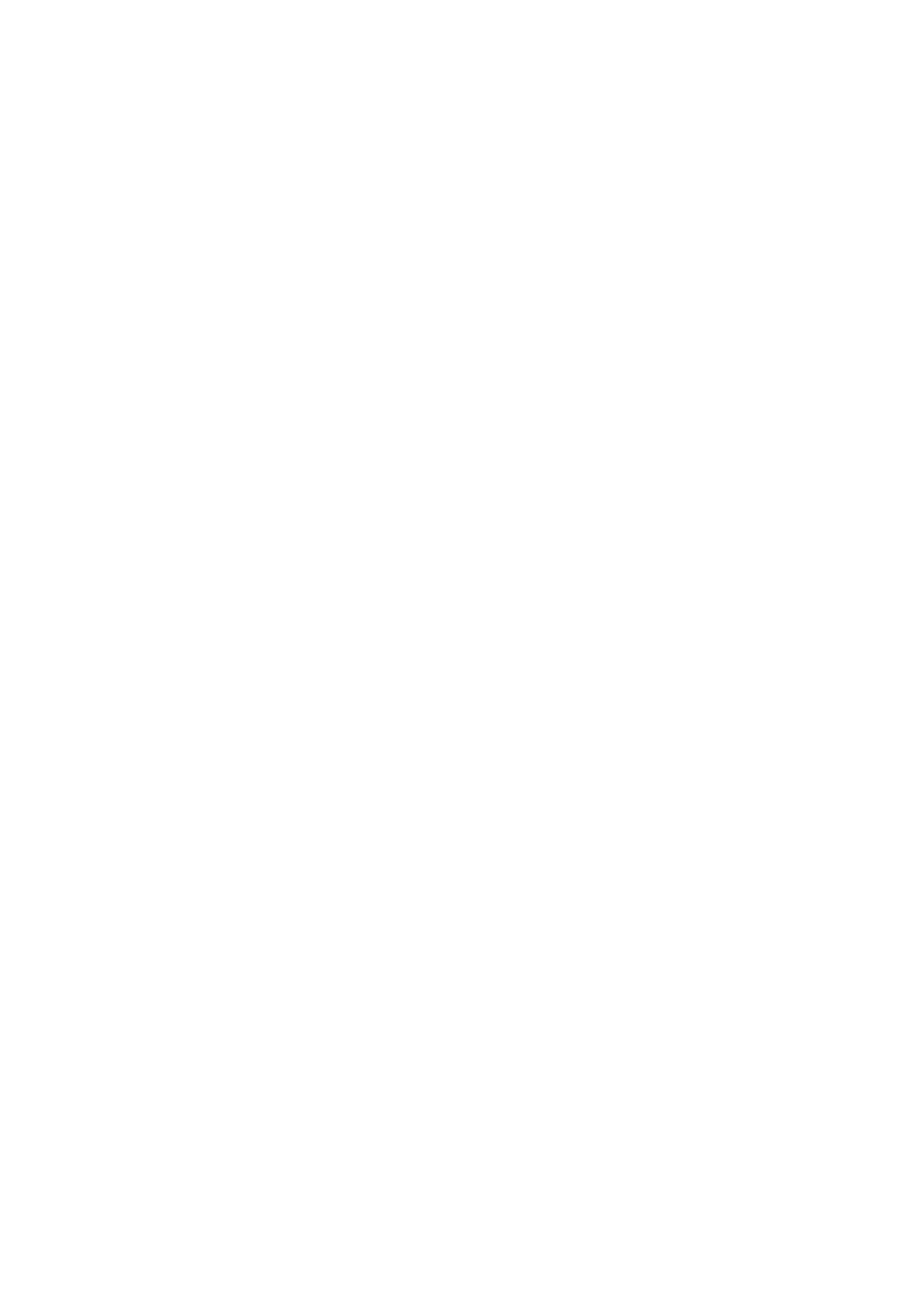**پيوند سياست و هنر در شوروي )مطالعۀ موردي: واقعگرایی سوسياليستی در عصر استالين( \* محمدتقی قزلسفلی** دانشیار علوم سیاسی، دانشگاه مازندران )تاریخ دریافت: -4931/41/41 تاریخ تصویب: 4933/11/43(

## **چکيده**

در این نوشتار میخواهیم رابطۀ هنر و سیاست با تمرکز بر نظریۀ هنرر در شرورو دوران اسرتا ین را واکاوی و نقد کنیم. پس از آنکه استالین در آییننامهای سازمانهای مستقل فرهنگی اتحـاد شـوروی را منحل کرد، کنگرۀ نویسندگان این کشور، مهمترین هدف خود را تحقق واقعگرایی سوسیا یستی معرفی کرد. بنابر آن همۀ تولیدات فرهنگی به لزوم وفاداری از آرمانهای انقلاب فراخوانده شدند. واقع گرایسی سوسیالیستی از ابتدای دهۀ ۱۹۳۰ تا زمان سقوط اتحاد شوروی یگانه روش رسمبی خلاقیت و تعهـد برای اهالی فرهنگ و هنر بود. چنانکه ساختار قدرت تخطی از آن را برنمیتافت. با توجـه بـه حضـور سیاست در ساحت فرهنگ و هنر، این پرسش مطرح است که چگونه واقعگرایسی سوسیالیستی و نـوع عملکرد آن بازتابدهندۀ علائق قدرت و سیاست در شوروی عصر استالین بوده اسـت؟ در پاسـخ سـه اصل زیربنایی، زیباییشناسی و واقعگرایی سوسیا یستی را بررسی میکنیم تا فرضیۀ نوشتار را به آزمون بگذاریم: ١. هنر برای خلقها یا اصل مردمگرایی در هنر؛ ٢. تعهد بـه حـزب؛ ٣. اصـالت ایـدئولوژیک. برای ارائۀ نشانههایی از اصول گفتهشده برخی آثار هنری و ادبی این دوره بـه همـراه دیـدگاه سـاخت قدرت را بررسی کردیم. یافتهها نشان میدهد این مکتب در برابر نظام سیاسی برخوردی فعالانه داشته و با توجه به پیوند با امر سیاسی اصل آزادی در هنر به مصلحت قدرت تسلیم شده است. این نوشتار به روش توصیفی-تحلیلی نوشته شده و رویکرد نظریۀ انتقادی را مورد توجه قرار داده است.

> **واژگان اصلی** ادبیات، استالین، ایدئولوژی، شوروی، واقع گرایی سوسیالیستی، هنر.

E-mail: m.ghezel@umz.ac.ir مسئول نویسندۀ\*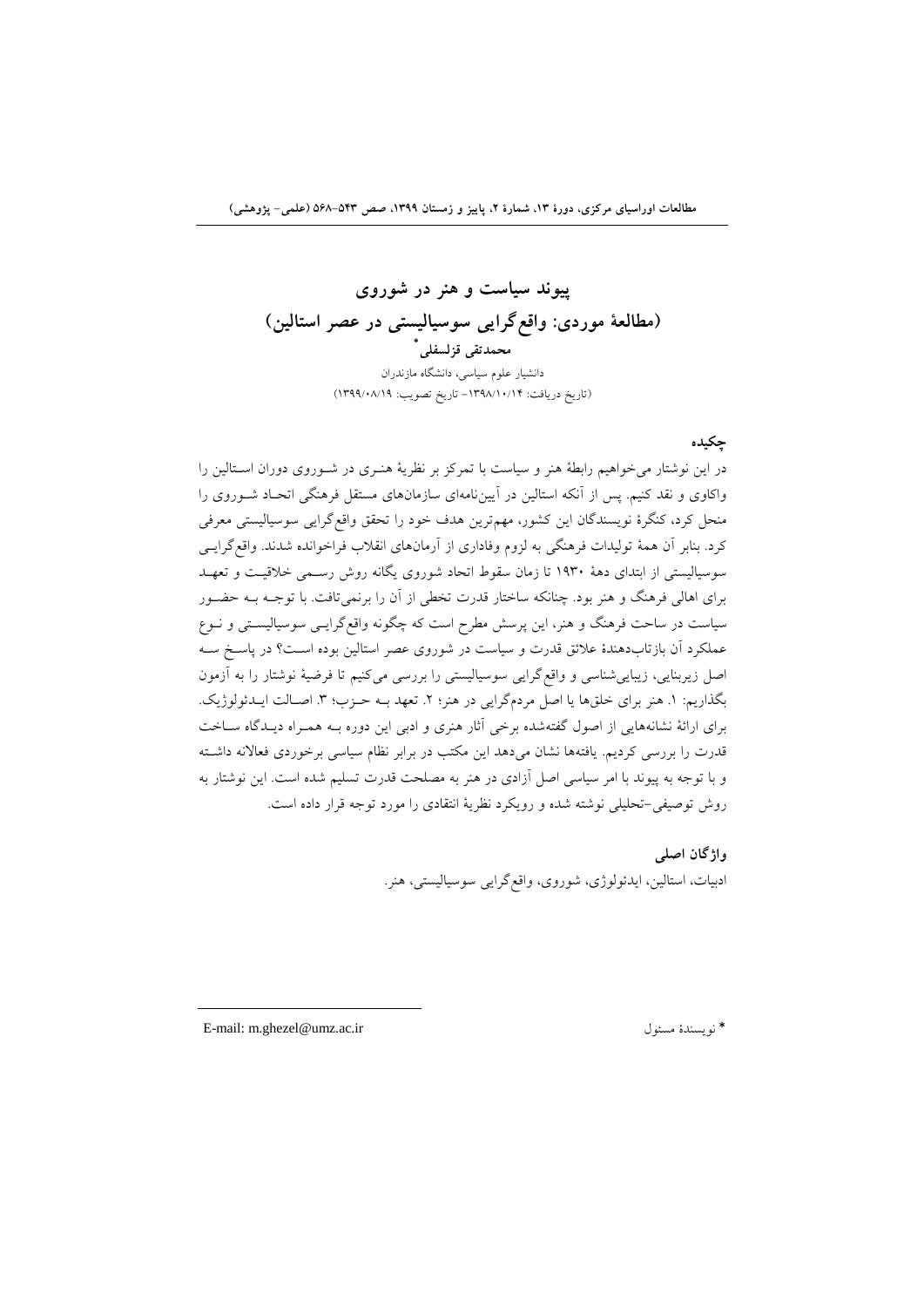# **طرح مسئله**

در سپتامبر ۱۹۳۲ ژوزف استالین، صدر مقامهای اتحاد شوروی، در آیــیننامــهای ســازمان۱مـای مستقل فرهنگی و هنر را در این کشرور منحرل کررد. دو سرال پرس از آن در 41 اوت 4391 نخستین کنگرۀ سراسری نویسندگان شوروی در مسکو برگزار شد. در پس این مـاجرا، اوضـاع کشور بهشکلی تغییر یافت که از ابتدای دهۀ ۱۹۳۰ تا سقوط کمونیسم، اصل یگانـهای بـه نـام واقع گرایی سوسیالیستی، روش رسمی خلاقیت بـرای اهـالی فرهنـگ و هنـر شـوروی شـد (177 :177 .Groves). مهمترین هدف کنگره، اعلام و تحمیل «واقعگرایی سوسیالیستی» بهعنوان شیوۀ زیباییشناسی نوین و البته واحد برای همۀ نویسندگان و هنرمندان شـوروی بـود. از ایــن لحظۀ تاریخی، دوران منحصربهفردی در تاریخ حیات سیاسی و فرهنگی کشـور شـوراها آغـاز شد که به »عصر واقعگرایی سوسیا یستی« معروف شده است. در این نوشتار در پی طررح ا یرن مسئلۀ هستیم که در چه شرایطی امر سیاسی خود را به ساوت هنر و ادب تحمیل کرد تا از دل این پیوند واقعگرایی اجتماعی پدیدار شود

از عصر استالین، مقـدمات رسـیدن بـه هـدف بـزرگتـر حـزب کمونیسـم، یعنـی تغییـر بنیادین شهروندان و تبـدیل آنــان بــه «انســان جدیــد شــورویایی» ٰ مــورد توجــه قــرار گرفــت (64-65 Clark, 2000: تحقق این آرمان ایدئولوژیک و انقلابی به معنای دگرگرون سازی مـردم گوناگون با زبانها و قومیتها و مذهبها در سرزمین شوراها و تبـدیل آنـان بــه انســانهــایی یکسان با رفتاری مطابق با ایدئولوژی رسمی مارکسیسم– لنینیسم بود. البتـه جامعـهٔ روسـیه از فردای انقلاب کمونیستی بر آن بود تا هرچه زودتر در مسیر چنین آرمانهایی گــامهــای عملــی بردارد. پس عرصۀ هنر و ادبیات از حوزههایی بود که باید دگردیسی کاملی را در جهت آمـال سیاسی به خود مردید. با توجه به بازتاب های سیاست «سوسیالیسم موجـود» در مـتن واقعیتهای روز جامعه، این بار خواستههای ایدئولوژی خود را از عرصۀ فرهنگ و تلاش هـای آنها طلب میکرد. برتراند راسل، فضای موجـود را بـهخـوبی ترسـیم کـرده اسـت: «بـا قطـار دولوکسی که پوشیده از شعارهایی در رابطه با انقلاب اجتماعی و حمایت از پرولتاریـای همـۀ کشورها وارد شدیم. همهجا بهوسیلۀ هنگهای سربازان استقبال شدیم که همزمـان بــا نــواختن سرود «بین الملل» سلام نظامی می دادنـد و غیرنظـامی هـا نیـز کـلاههایشـان را برمـی داشـتند. خطابههای خیر مقدم مقامهای محلی خوانده میشد و کمونیستهای برجستهای که در کنار مـا بودند نیز در پاسخ اظهار نظر میکردند» (Russell, 2016: 22).

<sup>1.</sup> New soviet man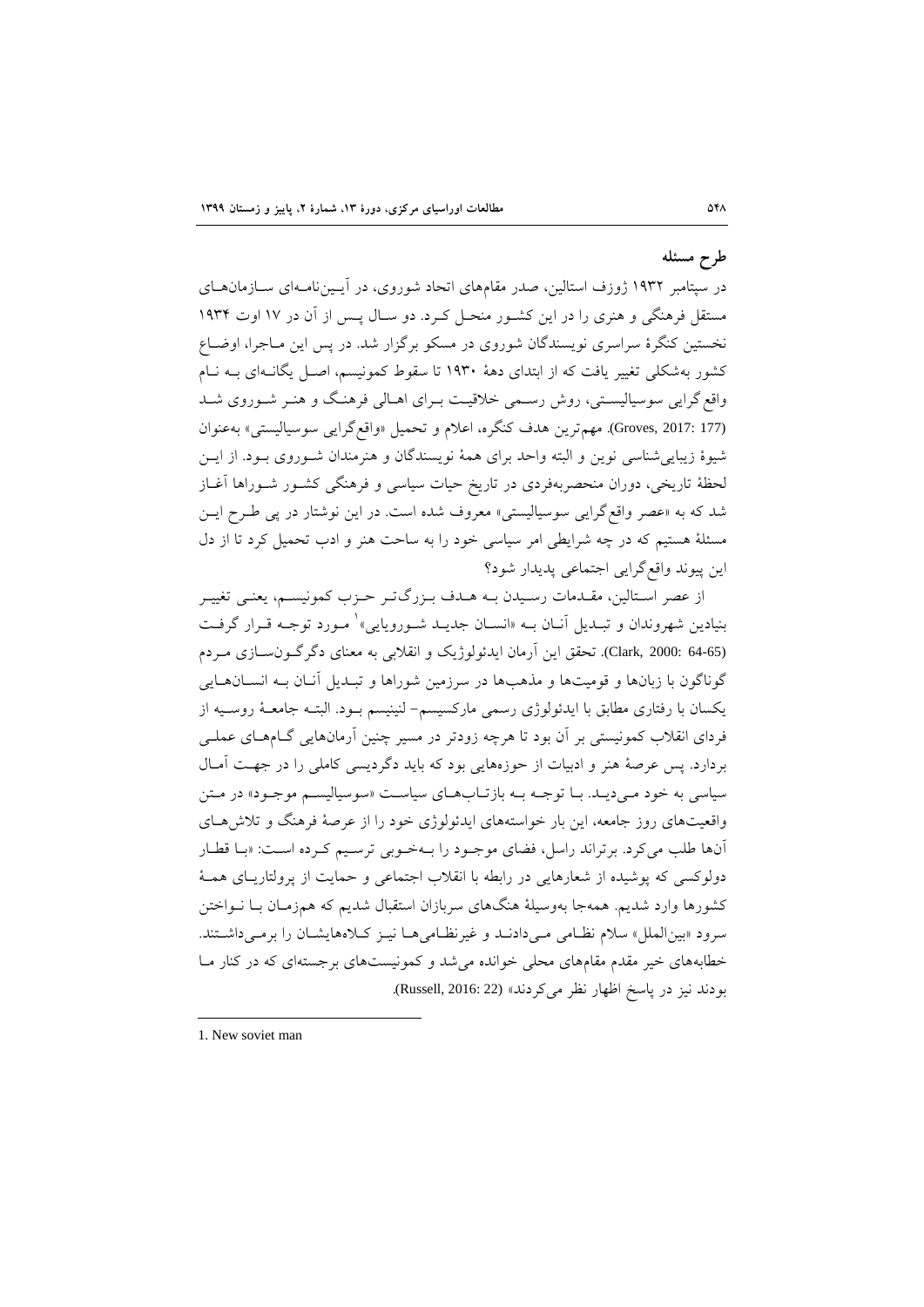در این نوشتار در پی پاسخ به این پرسش هستیم که دخالت سیاست در روسیۀ استالینی در هنر چه پیامدهایی ایجاد کرد؟ در پاسخ بیان میکنیم که واقع گرایی سوسیالیستی بـهمثابـۀ روش هنری ایدئولوژیک تجلیبخش هدفهای دوران استالینگرایی شد. به ایـن منظـور در ادامــه بــا توجه به ضرورت آگاهی از ماهیت سیاست استالینی ایدئولوژی استالینگرایی را بیان میکنیم. سپس خوانش سیاسی از هنر در سه اصل، تعهد حزبی، تعهد مردمی و تعهد ایـدئولوژیک را بـا استناد به آثار موجود در این ووزه نقد میکنیم.

## **استالينگرایی در نظر**

لئون تروتسکی، یار نزدیک استالین در مراحل نخست انقلاب اکتبر، در وصف نظریه و عمل او از واژۀ «تجربهگرای لجوج» یاد میکند که نمـاد یـک ایــدئولوژی فراگیــر و نیــز سیاســتمــدار بیروم و بیاخالق بود (103 1999: ,Conrad(. دربارۀ ماهیرت و تعریرف ایرن واکه اتفراق نظرر چندانی وجود ندارد، ولی برای منتقدان، استالینگرایی همانا عمل و نظر رژیمـی اسـت کـه در طول دوران حیات سیاسی شخص استالین در همۀ ابعاد عینیت داشت. به همین دلیل، چــه بســا چپهای منتقد نظام آن را «تنها نماد کیش شخصیت» معرفـی کـردهانــد (12 :107 Bregman, 2017). برخی دیگر مانند کولاکوفسکی میگویند که استالینگرایی هدفهای خاص خود را در ساحت اندیشه مطرح و آنگاه در بستر جامعه اجرا کرده است (20%:Kolakowski, 2008).

از بعد نظری می توان ادعا کرد نوشتههای نظری استالین بـا وجـود کـمهایـهبـودن، تصـویر روشنی از آنچه در ذهن نویسرنده بروده اسرت را مرنعکس مری کننر د؛ از جملره »آنارشیسرم یرا سوسیالیسم»، «تاریخ مختصر حزب کمونیست» و کتاب «مارکسیسم و مسئلۀ ملی» که به همـراه لنین منتشر کرد. استالین افکارش را در چارچوب روایت «مارکسیسم لنینیسم» تـروج مـی کـرد، عقیدهای که به تعبیر منتقدان، خود لنین بـا نارضـایتی از آن بـا نــام «شوونیســم عظمــتطلبانــۀ روسی» محکوم کرده بود (125 :Kagarlitsky, 1999). اینک استالین آن را در نظریۀ «سوسیالیســم در یک کشور» و در مقابل مواضع «انقلاب دائم» تروتسکی به کار گرفت.

استالین در همین چارچوب به مانند لنین، بر نقش حـزب تأکیـد داشــت. ایــن ایــدئولوژی صنعتی شدن و اشتراکسازی را با راهکار بی رحمی پی گرفت کـه گـویی هریـک بـیدیگـری ممکن نمیشد. از اینجاست که آموزۀ تشدید پیکار طبقاتی بنیان و ضرورت حذف «دیگران» یا دشمنان رژیم را فراهم میآورد (36-36 :Todorov, 2003). به گفتۀ فیتزپاتریک، رژیم شوروی در ایجاد دشمنان خود استاد شده بود، «در خلق کسانی که به توطئـه بـر ضـد حکومـت مشـکوک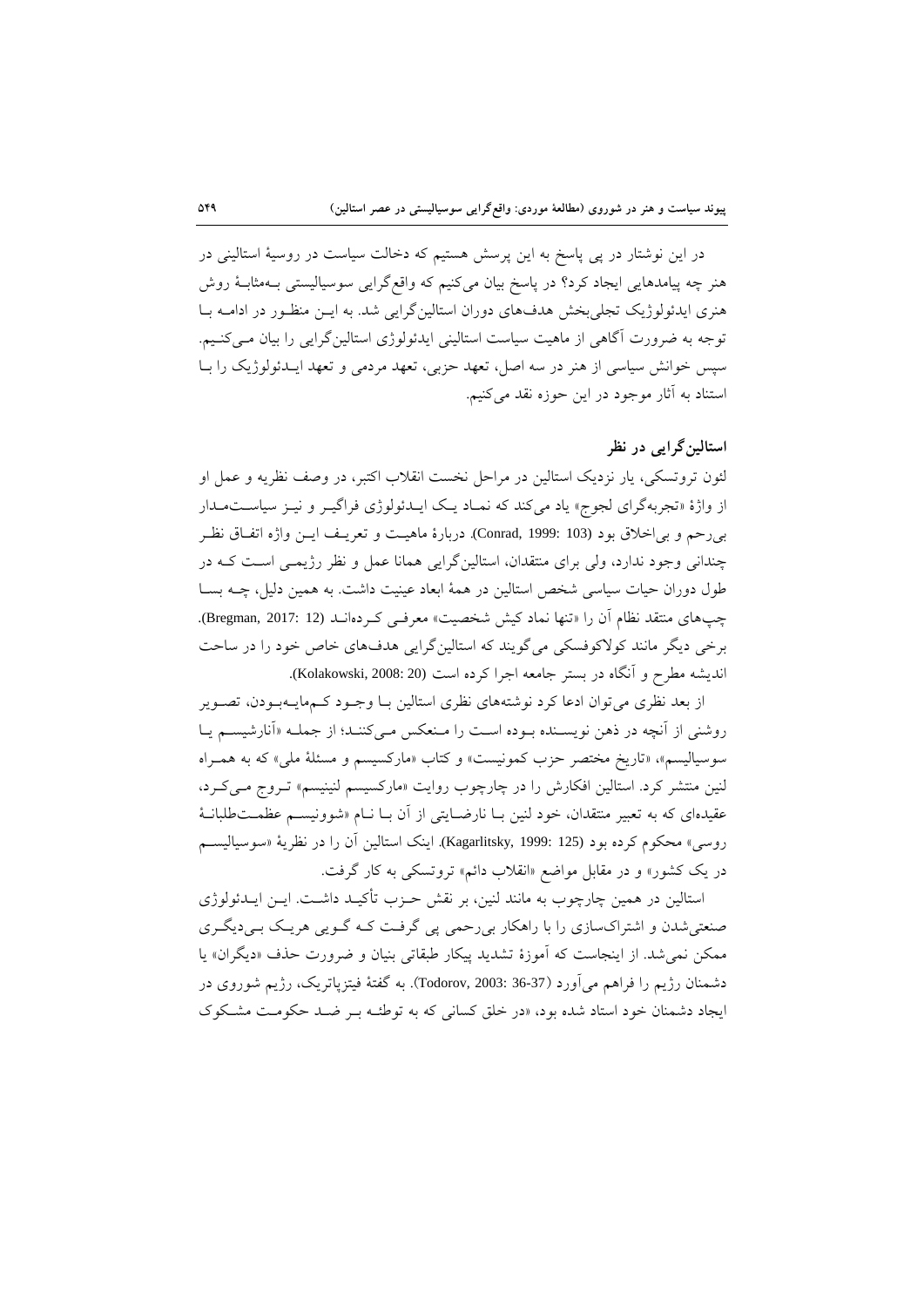بودند. افرادی که در صف اول آن نجیبزادگان و اشراف پیشین، اعضای بورژوازی، کشیشان و کولاکهای زمین دار قرار داشتند» (Fitzpatrick, 2015: 435).

## **استالينگرایی در عمل**

آنچه با عنوان استالین گرایی در عمل در دوران حاکمیت خودکامۀ استالین مطرح می شد ترکیبی بود از ویژگیهای شخصی او مانند جاهطلبی، شهوت قدرتطلبی و بدبینی جنـون|میــز کــه بــا نظریۀ مارکسیسم لنینیسم پیوند می خـورد. ادوارد رازینسـکی در کتـاب «اسـتالین» مـیiویسـد: «چهرۀ استالین تداعی کنندۀ انسانی بهشکل کامل خودشیفته بود؛ کسی که در زندگی بـه عنوان یک نویسندۀ شاهد و ناظر جامعه همان نقشی را بازی میکرد که لوئی چهاردهم و تزار نیکلای اول در زندگی هنرمندانی چون مولیر و پوشکین» (Razinsky, 2014: 56-57). استالین با هـدف تحقق افکارش در چند زمینه اقدامهایی انجام داد. در مرحلۀ اول اشتیاق رژیم انقلابی بود برای طرح و تداوم داستانهای پیشرفت و صنعتی شدن و ایدۀ انقــلاب از بــالا. بخشــی از ایــن ایــده عبارت بود از «اشتراکیکردن کشاورزی» در وضعیتی کـه بیشـتر کشـور را دهقانـانی تشـکیل میدادند که اینک مجبور بودند در کشتزارهای دولتی گرد هم آیند. البته این سیاست در منـاطق روستایی با مقاومتی سخت روبهرو شد اما با قاطعیتی بی مانند و به بهای انسانی اسفناک اجرایی شد.

از آنجا که عملی شدن چنین سیاستهایی توسعهای بدون تمرکز قدرت ممکن نبـود، سـال ۱۹۳۲ در آییننامهای همۀ سازمانهای مستقل فرهنگی و هنری کشور منحل اعلام شد. دو سال بعد در اوت ۱۹۳۴ نخستین کنگرۀ نویسندگان شوروی با هدفِ یافتن معیارهای زیبایی شسناختی برای ساخت آرمانشهر کمونیستی برگزار شد. در این گردهمایی معروف، استالین نویسـندگان شوروی را «مهندسان روح انسانی» نامید (213 :2012 .Ruhle). آنگونه کـه اســلاونکا دراکــولیچ نوشته است، این فرهنگی در سایۀ استالینگرایی بود که «زیبایی شناسی تامگرا» برازندۀ آن است (58 Drakulic, 2014: 58) این تزاریسم وارونه یا «بلشویسم فرهنگی» (Cazeaux, 2000: 259) حتی با محرومیت از حق استفاده از لوازم آرایش و حق انتخاب لباس پیش رفت.

# **مبانی واقعگرایی سوسياليستی**

به اعتقاد بسیار ، آنچه در دهۀ 4391 با عنوان واقعگرایری سوسیا یسرتی تجسرم عینری یافرت، نتیجۀ فرهنگ سیاسی روسیۀ قرن نوزدهم بود (6-6 :Gutkin, 1999). طلیعۀ کیش رسمی شوروی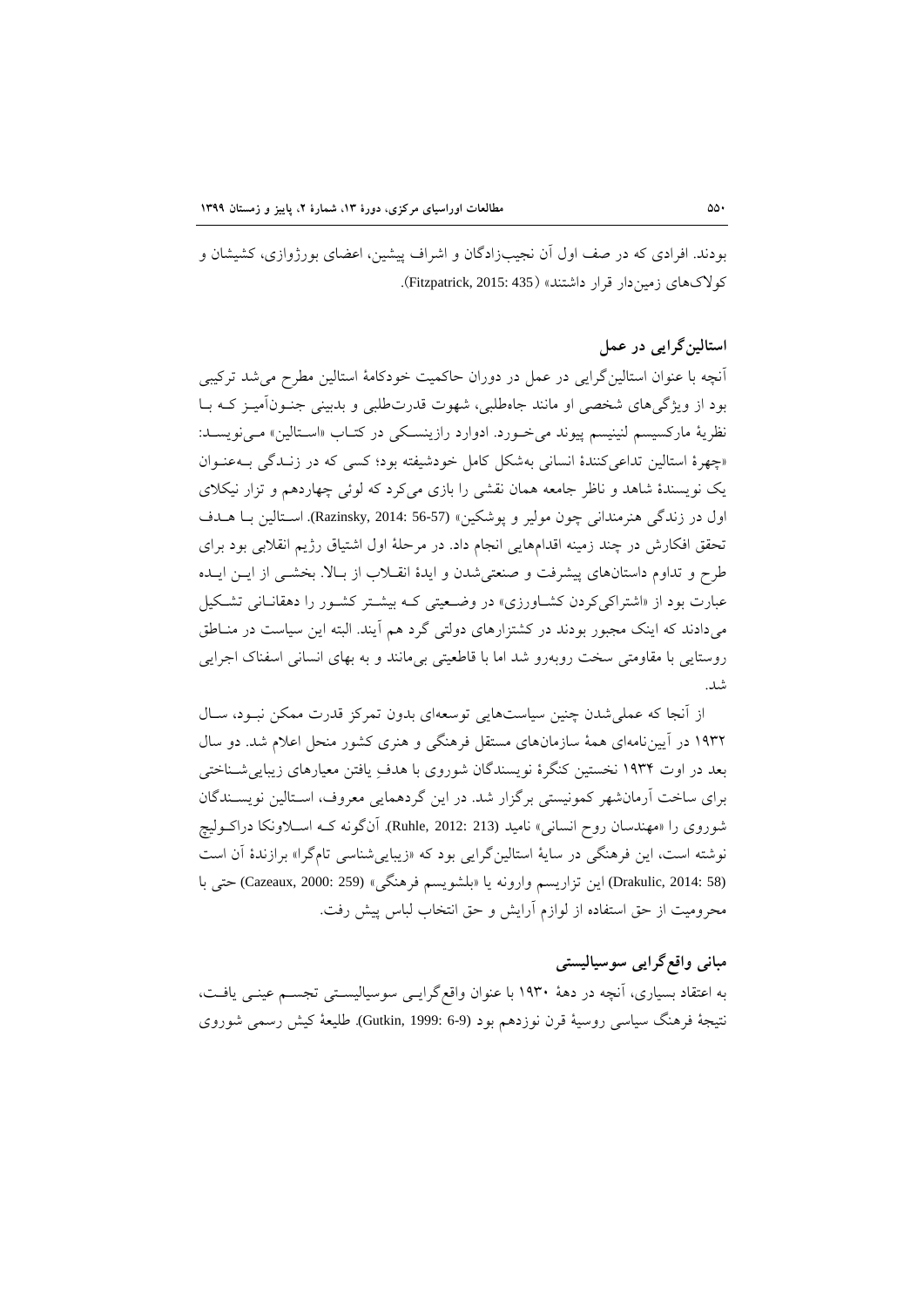در تحمیل ایدئولوژی بر عرصۀ فرهنگ، نقطۀ عزیمت خود را همراه با گرایشهـای سیاسـی و جتماعی، از ابتدا در گرایشهای رادیکالیسم هنری منتقدان تندروی روسی همچون بلینسکی <sup>۱</sup> 2 از دهۀ 4191 آزاز و در اواخر این قرن از سو افراد دیگرر چرون نیکروال چرنیشفسرکی، نیکولای دابر الیوبوف ٔ و دیمیتری پیسارف ٔ ادامه یافت. سرزمین روسیه بـهویــژه از نیمــۀ قــرن نوزدهم، بهعلت عقبماندگی از غرب و از سوی دیگر نظام تزاری، بـا خیـزش هـای متعــددی روبهرو بود. این طعنۀ آیزایا برلین که «اوضاع هنـری و ادبـی شـوروی اوضـاع عجیبـی اسـت» (Berlin, 2011: 52) وقتی با شرایط اقلیمی و موقعیت نویسندگان آن دوران تطبیق داده مری شود معنای واقعی خود را به نمایش میگذارد. نتیجۀ عقاید زیبایی شناختی این متفکران عبارت بـود از هنر نه «تعلیم اخلاقی یک اصول زیبایی شناختی، بلکه پی ریـزی آرمـانهاسـت» .(Welk, 2000: 17-20)

در واقع، هنگامی که انقالب 4341 هنرمندان شکلگرا را تشویق کرد تا نوعی نظریۀ انقالبی را گسترش دهند، هم زمان دیدگاه کمونیستی ارتدکس نیز شکل گرفت کـه ضـمن تضـعیف مبانی شکل گرایی و نوگرایی در هنر، سنت واقعگرایسی قـرن نـوزدهمی روسـیه را تنهـا مبنـای مناسب برای اصول زیبایی شناسی جامعۀ کمونیستی اعلام کرد. همچنین مقامهای شوروی ایـن دغدغۀ ایدئولوژیک را داشتند که «هنر جدید به هنـر و ادبیـات غـرب شـباهتی نداشـته باشـد» (Groves, 2017: 178). برای تحقق این مهم، دولت کمونیستی کنترل امور فرهنگ<sub>ری</sub> را در دست گرفت. شایان توجه اینکه تنها دورۀ آزادی در تاریخ جدید روسسیه کـه سانسـور و محـدودیت نداشت روزهای کوتاه میان فوریه تـا اکتبـر ١٩١٧ بـود. «در تقابـل پـیش آمـده در دهـۀ ١٩٣٠ تحولهای هنری اوایل قرن بیستم، کارهای پیکاسو، استراونیسکی، شـوئنبرگ و اشـعار تـی|س الیوت از سوی منتقدان هنری و ادبـی شـوروی، محصـولات منحـرف مراحـل پایــانی جامعــۀ سرمایهداری اعلام شد.»(25 :Welk, 2000) این برداشت به بسیاری از چهرههای کلاسیک غربـی هم تسری یافت. رامـان سـلدن، پیوسـتگی هنـر و سیاسـت در جامعـهٔ شـوروی را بــا عنـوان واقع گرایی سوسیالیستی در این عبارت خلاصه میکند: «ترکیب زیباییشناسی قرن نوزدهم ک ضمن واقعگرایی، بهشکل کامل ایدئولوژیک بود و سیاست انقلابی که در تعریـف واقــعگرایــی سوسیالیستی مو بر تن آدمی راست میکند» (Selden, 1998: 98-99).

<sup>1.</sup> V.G. Belinski

<sup>2.</sup> N. Chernishevski

<sup>3.</sup> N. Dobrolyubov

<sup>4.</sup> D. Pisarev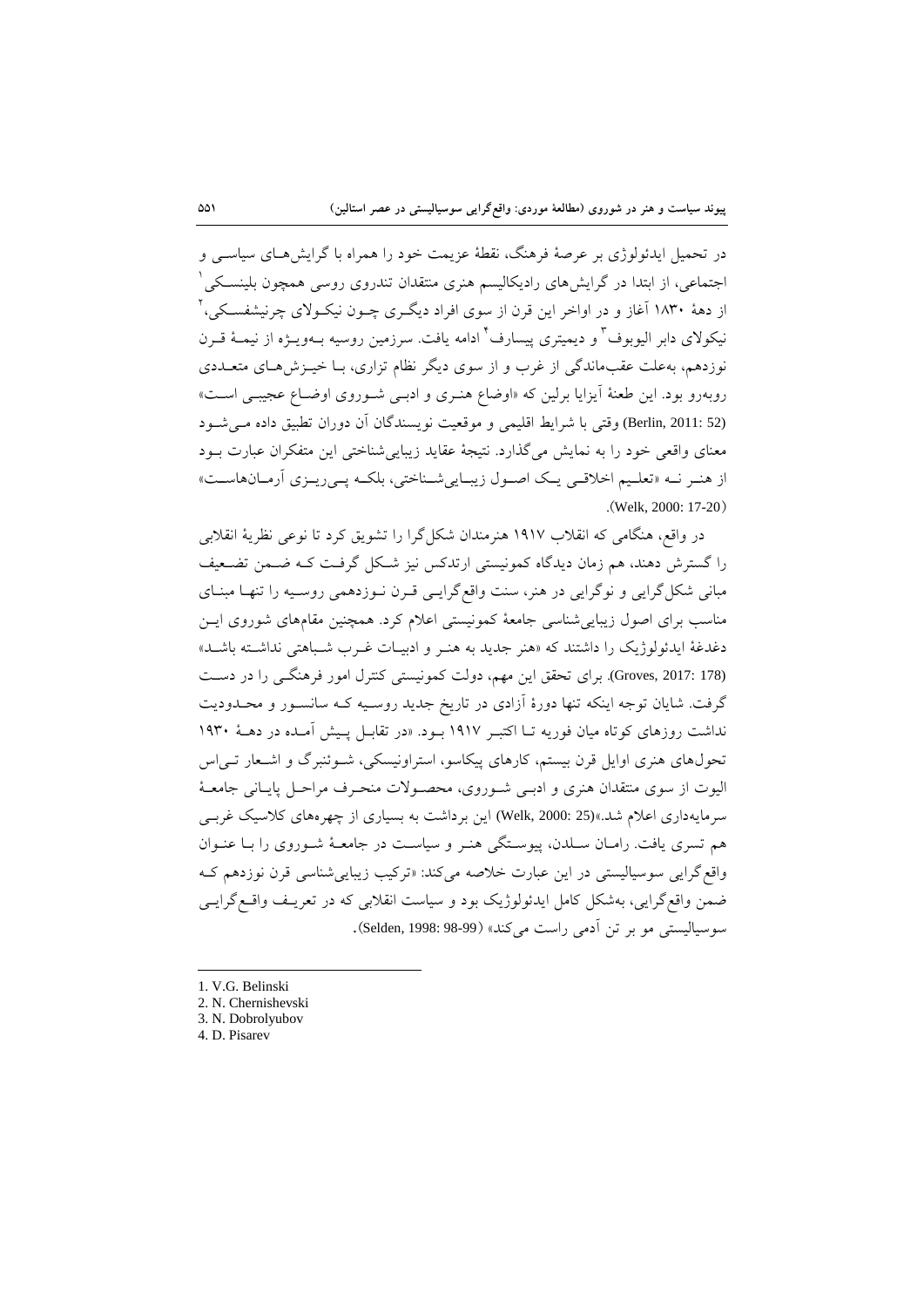با استقرار کامل نظام کمونیستی در شوروی از اواخر دهۀ ١٩٢٠، تلاش برای شکل دادن بـه بک شیوۀ هنری قوت گرفت که تنها بیانگر آرمانهای بلشویسم باشد. عصر مایاکوفسکی ٰ که با شور و شوق انقلابی اصطلاح «واقع گرایی متعهد» را در رویکرد ایجابی به آرمـان هـای انقــلاب مطرح کرده بود با خودکشی او در سال ۱۹۳۰ به سرعت سپری شد. اندک زمانی بعد، در آغــاز دهۀ ۱۹۳۰، مقالۀ روزنامۀ لیتراتورنایا گازتا اصطلاح «واقعگرایی انقلابی سوسیالیستی» را به کار برد. در همان سال ایکوسیک، رئیس اتحادیۀ نویسندگان اوکراین در جلسهای با اشاره به همین محتوا میگوید: «اگر هنرمندی دقیقاً واقعیت را در آثار خود منعکس کنـد، او یـک واقــع گــرا و روش او نیز سوسیالیستی خواهد بود؛ اما اگر از برنامههای رژیـم حمایـت کنـد، معنـایش ایـن است که روش او انقلابی خواهد بود. این هنرمند اگر تلاش کند تا در مسیر ساخت یک جامعۀ سوسیالیستی مشارکت فعالی کند، روش او سوسیالیستی نامیده میشود. به ایس دلیل رفقا، روشی که باید راهنمای همۀ ما هنرمندان متعهد باشد، روشی است که آن را واقعگرایی انقلابی سوسیالیستی مینامم» (Cullern Bown, 1991: 79).

واقع گرایی سوسیالیستی هرگز پدیدهای ایستا نبود، چرا که با تغییر اوضـاع و احـوال مـورد بازخوانی و اصلاح دائم قرار میگرفت. بنـابراین چنانکـه گفتـهانـد ارائـهٔ تعریفـی درسـت از واقع گرایی سوسیالیستی دشوار بود؛ زیرا خود مقامهای حکومتی نیـز نتوانسـتند یـا نخواسـتند مفهوم و معنای دقیقی از آن ارائه کنند. در این زمینه به ماجرایی از میخائیـل شـولوخف اشـاره میکنیم. وقتی در سال 4391 از این نویسنده خواستند ایرن عبرارت را تعریرف کنرد، اول نظرر ا کساندر فادیف را که کمی پیش از خودکشی در سال 4391 ابراز کرده بود گفت: »اگرر کسری از من بپرسد واقع گرایی سوسیالیستی چیست؟ میگویم فقط شیطان میداند». پس از این بیـان، شولوخف ادامه میداد: «اما جواب خود من این است که واقع گرایی سوسیالیستی چیـزی اسـت که به زبان ساده و قابل فهم، از هنری که تنها برای دولت شوروی نوشته شود دفاع مـیکنـد.» (Farhang, 2010: 47) هرچند تلاش شد در همۀ سالها، بهویـژه در دوران دیکتـاتوری اسـتالین اخوشبینی اجباری»<sup>۲</sup> هنر و هنرمند حفـظ شــود. از نظــر حکومــت روســیهٔ شــوروی رمــانهــا، نمایشنامهها و اشعار ابزار حساس و کارآمدی برای تبلیغـات سیاسـی فراگیـر و شسـتوشـوی ذهنی مردم برای هدایت آنها بهسوی سوسیالیسم بود. استالین در دیــدارش بــا نویســندگان در خانۀ ماکسیم گورکی گفت: »تو ید ارواح انسانی مهمتر از تو ید توپ و تانر اسرت. نویسرنده

1. Mayakovsky

**.** 

2. Obligatory optimism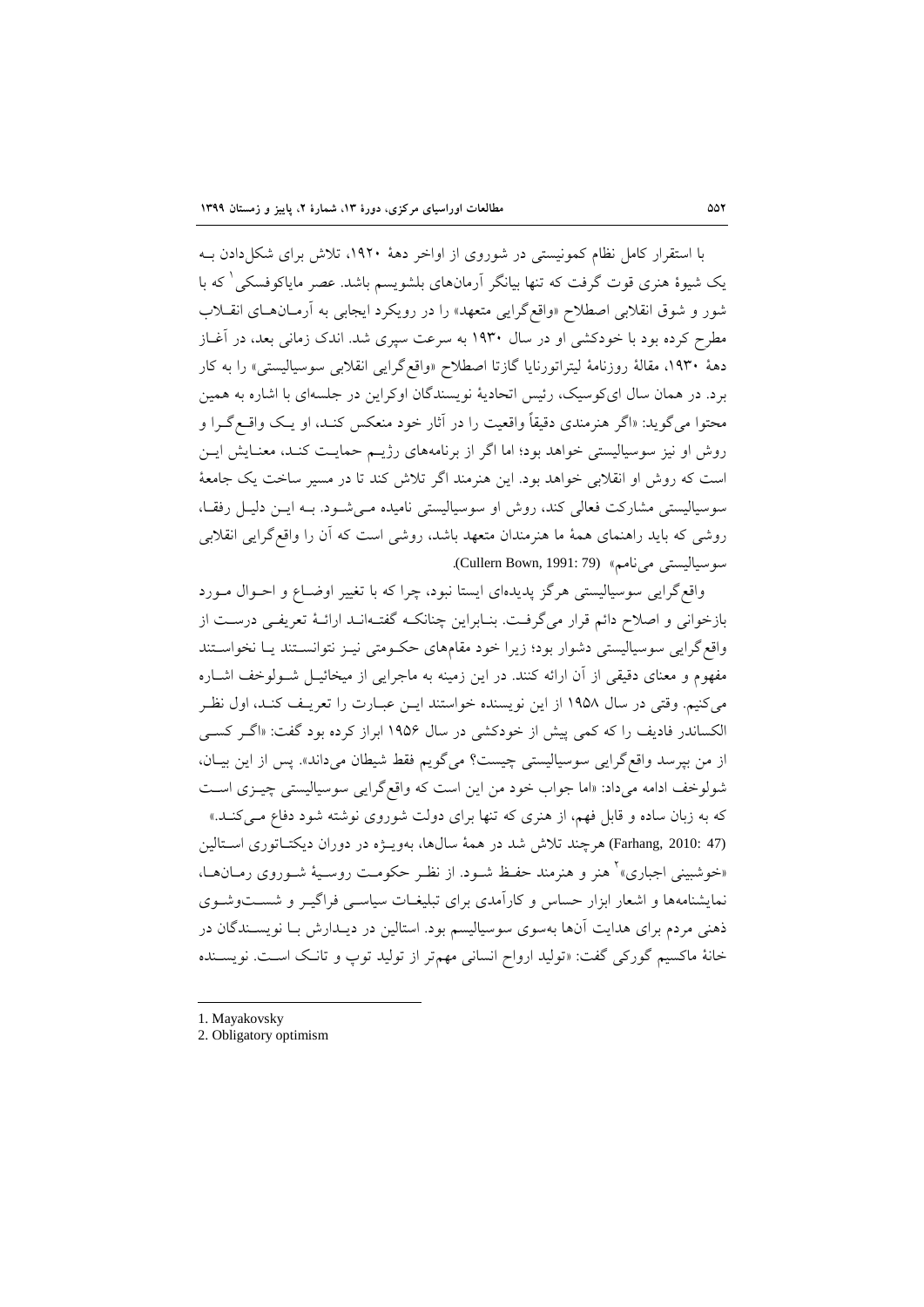باید زندگی مردم کشورش را بشناسد. ... این موضوع، یعنی تولید ارواح انسـانی، اهمیـت دارد. به همین دلیل من به سلامتی شما که مهندسان روح انسان هستید، می نویسم» (15 :Finn, 2018: 15). به این ترتیب، استالین با همراهی و کوششهای آندره ژدانف و ماکسیم گـورکی و تعـدادی از نویسندگانی که درون پیلهای از امکانات رفاهی ب دام افتـاده بودنـد، نهادینـهشـدن قـوانین و روشهای این مکتب سیاسی هنر را تسهیل کرد.

از نقش ماکسیم گورکی (۱۸۶۸-۱۹۳۶)، نویسندۀ صاحبنام روسیه در حمایت از شـرایط سیاسی و فرهنگی که سبب شکل گیری زیبایی شناسی واقع گرایی سوسیالیستی شد نباید غفلت کرد. گورکی در شوروی مورد احترام بود و مقام بالایی در جهان داشت، اما به چند دلیـل ایـن اهمیت بهویژه در مقام هنرمند مستقل که علایق عدالتجویانه داشت صدمه دید. غیر از فعالیت های سیاسی و انقلابی پیش از انقلاب که سبب زندانی شدن و تبعید او شد، اقلدامهای عملـی وی در دوران انقلاب و بعد لنین و استالین این دیدگاه را که مهمترین نویسندۀ محبـوب بـرای کمونیسم بود تقویت کرد. گورکی و کسانی چون الکساندر باگدانف چند سال قبـل از انقــلاب اکتبر به این نتیجه رسیدند که طبقۀ کارگر برای موفقیت در انقلاب پیش رو نـاگزیر اسـت کـه نخبگان فرهنگی و سیاسی خرود را پدیرد آورد ؛ بنرابراین جنبشری را برا نرام »جنربش فرهنرگ پرولتاریایی» در پتروگراد شکل دادند که بر آن بودند که پرولتاریا برای دستیابی به موفقیت باید یرر نظررام فرهنگرری و هنررر جدیررد پایرره گررذر کنررد (23 2017: ,Naghed(. پررس از رویکارآمدن بلشـویکهـا رژیـم، همـهٔ نیازهـای گـورکی را تـأمین و وجـوه لازم را بـرای انواع هـدفهـا و فعالیــتهـای هنــری و ادبــی در اختیــارش گذاشــت. از دیــدگاه انتقادی «ننگآورترین این برنامهها مجموعه مقالههای نویسندگان شوروی با سرپرستی گـورکی بود که در آن از برنامۀ ساخت کانال دریـای بالتیـک در سـال ۱۹۳۰ بسـیار سـتایش شــده بــود (67-70 Deyhimi, 2000: 377; Muchnic, 1979: شاید ساخت کانال درخشان بود، امـا کـارگران آن محکومینی بودند در زندان سیاسی مخالفان استالین. در همـین زمینـه بایـد بـه آثـار هنـری گورکی شامل نمایشنامهها و رمانهای متعدد هم اشاره کنیم ک هدر پایـهریـزی زیبـایی شناسـی رسمی شوروی و اصول سهگانۀ آن که در ادامه نقد میکنیم، انکارناپذیر است. علاقۀ شــدید او به نقد سرمایهداری در نمایشنامۀ «دشمنان»، تلاش بـرای نشـاندادن نـابودی طبقـۀ بـورژوازی، ورشکستگی اخالقی سیاسی روشنفکران قبل انقالب، تا فروپاشی بنیان خانوادههرا متمرول در رمانهایی چون «آرتامانفها»، «سه رفیق»، «زندگی کوژمیاکین» و «زندگی کلیم سامیگن» آشکار است. همچنین رمان «مادر» او نیز که بر اساس رویدادهای انقلاب سال ۱۹۰۵ نوشته شده است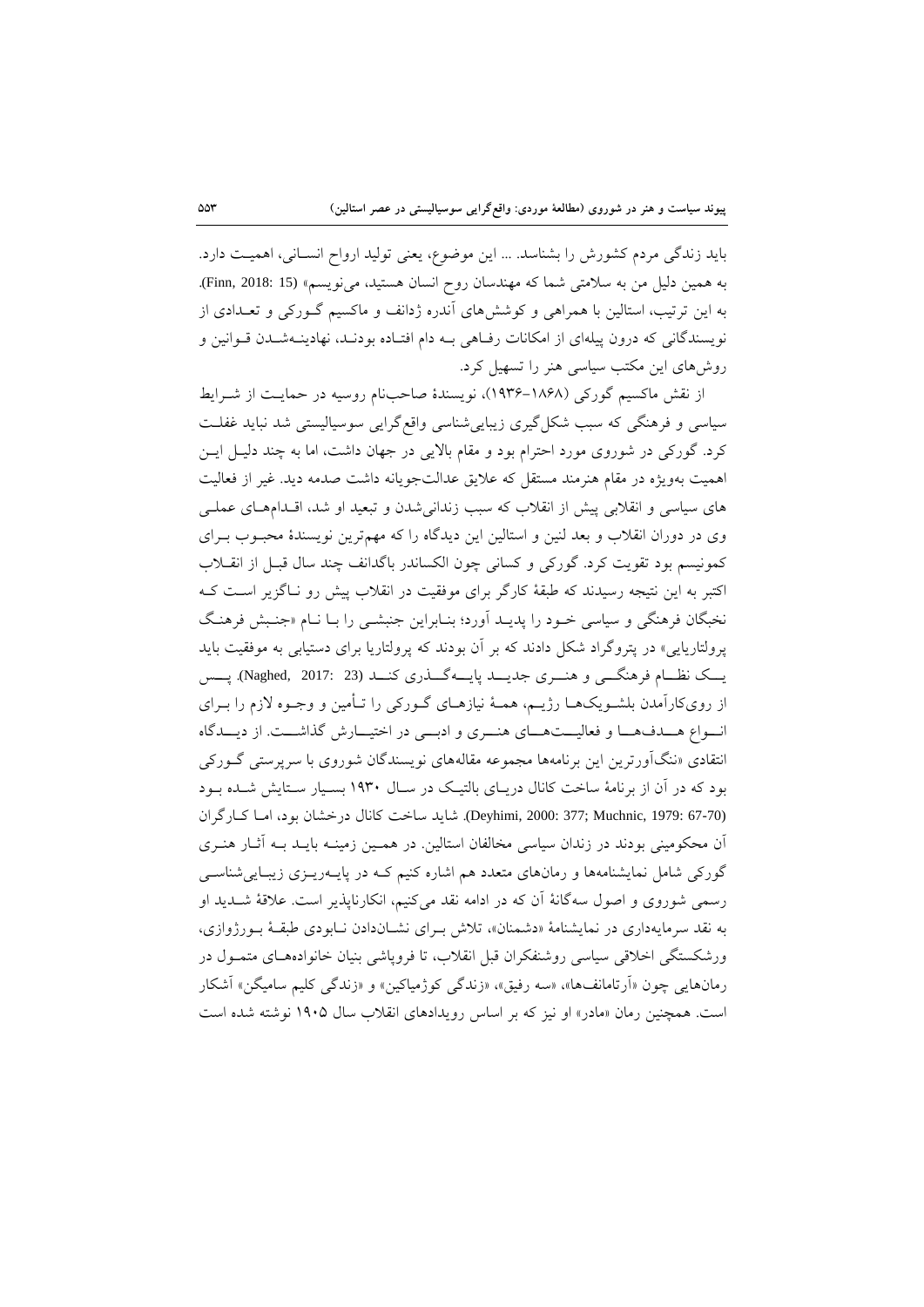در حالی که آکنده از همدردی با رنج مردم و خدمت به تودهها (اصل مردمگرایـی هنـر) اسـت دعوتی از کارگران و دهقانان برای قیام سوسیالیستی و برپاکردن ملکوت خـدا بـر روی زمینـی است که انقالبیون هموار کردهاند. گورکی روشنفکران یبرال را به کنارهگیر از جنبش مردمری روسیه متهم میکرد. بهویژه در کتـاب «کلـیم سـامگین» بـا ایجـاد جـدل میـان انسـانگرایـی و لیبرالیسم در مقابل بلشویسم از این ایدئولوژی حمایت مرکند (67-65 Clark, 2000: بعدها دانشنامۀ بزرگ شوروی اینگونه رویکرد گورکی در این اثـر را تحسـین کـرد: «موضـوع رمـان افشای ایدئولوژی بورژوایی در همۀ شکلهای آن، بـهویـژه فردگرایـی اسـت. مشخصـۀ بـارز سامگینگرایی این است که گاه بیطرفی محافظهکار است و گاه میخواهد انقالبی بهنظر برسرد و در پایان به انقلاب خیانت میکند. امری که گورکی آن را آشکار میکند» (Ruhle, 2012: 59).

سوگیری سیاسی فرهنگی استالین در دوران قدرت و تمهید واقع گرایی سوسیالیستی بــدون اشاره به نقش و اهمیت ایدئولوژی «ژدانوویسم» بیمعناست. آنـدریی الکسـاندروویچ ژدانـف (۱۸۹۶– ۱۹۴۸)، از کارگزاران حزب کمونیست و دبیر کمیتۀ مرکـزی حـزب بـود. ژدانـف در فعالیتها و سیاستهای فرهنگی و هنری در نقش مـؤثر سـخنگوی حـزب کـارکرد «کـارگزار ظلم» را داشت (63-62 Zhdanov, 2010: 62). نام او برچسب مناسبی بود بـرای سـالهـای دیجـور سرکوب اهالی هنر و ادب. چنانکه همپای استالین گرایی می توان «ژدانوویسم» را بـه معنـای استالین گرایی فرهنگی فهمید.

سخنان آنـدره ژدانـف در کنفـرانس نویســندگان و هنرمنــدان سـال ۱۹۳۴ پایــاندهنــدۀ جهتگیری نظام سیاسی نسبت به ساحت هنر بود. او در همین سخنرانی که در واقع سـخنرانی افتتاحیه و خوشامدگویی به نخستین کنگرۀ نویسندگان بود با بیان جملـۀ معـروف اسـتالین کـه »نویسندگان مهندسان روح انسانی هستند«، به صراوت گفت: »ادبیات شورو جهتدار اسرت و ما به آن میبالیم، زیرا جهت ما این است که میخواهیم کارگران و همۀ انســانهــا را از یــوغ بردگی کاپیتالیسم آزاد کنـیم» (179-179 :Zhdanov, 1996). او بــا اشــاره بــه مبــانی واقــع گرایــی سوسیالیستی چون مردمگرایی و تعهد ایدئولوژیک این آموزه را چنین تعریف میکند: «صدق و دقت تاریخی اثر هنری باید با آمـوزش و تربیـت دوبـارهٔ ایــدئولوژیکی کـارگران مطـابق روح سوسیالیسم تلفیق شود(749 :Deyhimi, 2000). ژدانف با تأکید بر اینکه نویسندگان باید بی دریــغ خود را وقف وظیفهای کنند که به آنها سپرده شده میگوید: «هنـر مبـارز، در راه ایــدهآلهـای خلرق پیکرار مریکنرد. ایرن اسرت مفهروم ادبیرات و هنرر در نظرر نماینردگان ادبیرات روس« (26 Zhdanov, 2010: 86). به این ترتیب از نظر او جبههگیری ایدئولوژیک، خوش بینی، نقش مثبت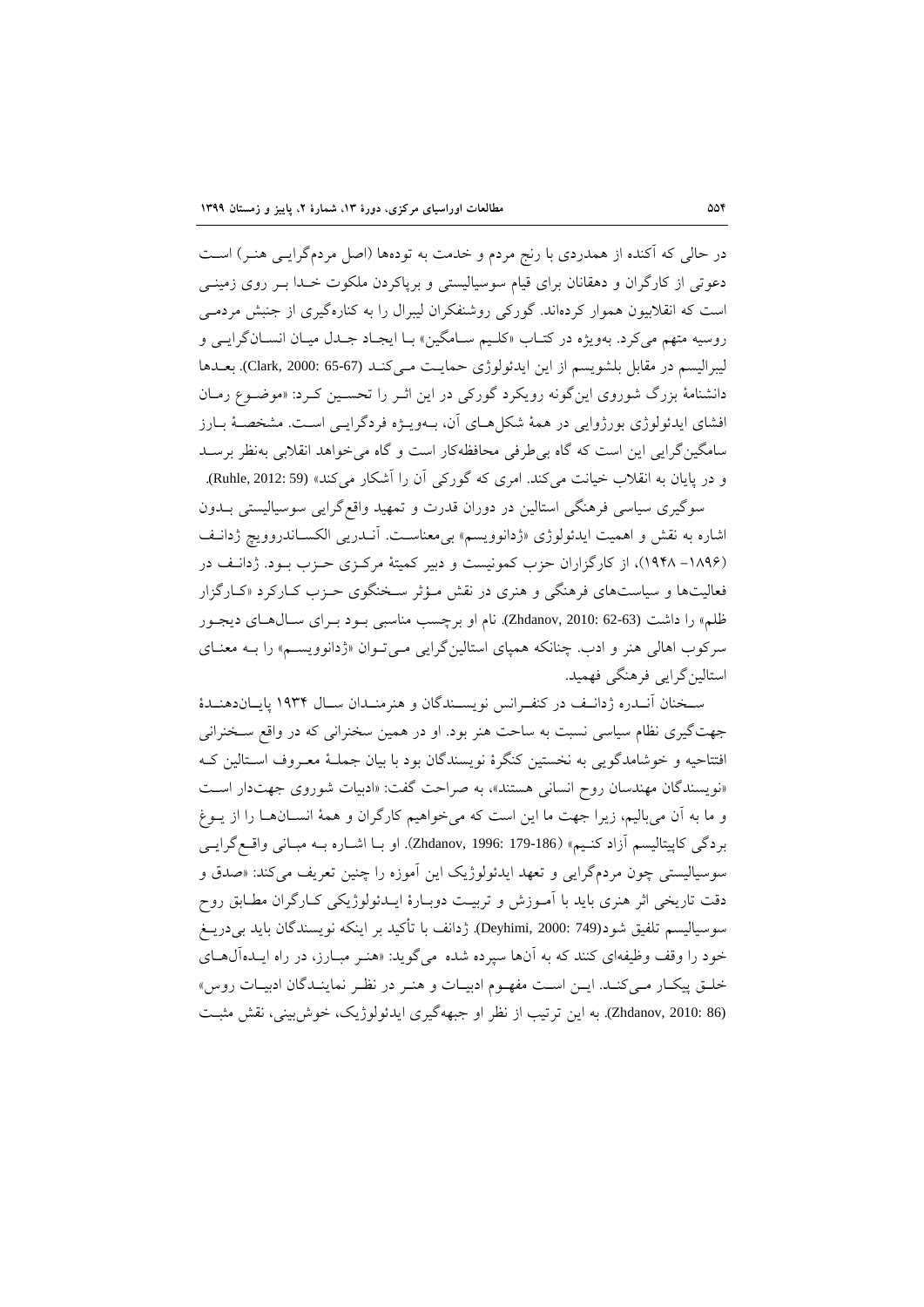قهرمانان از ویژگیهای آفرینش هنری است. از این رو مشتاقانه می نویسد: «حکومت و حزب ما با پشتیبانی ادبیات شوروی جوانان ما را دلیر و معتمد به نفس پرورش می دهـد. لنینیسـم بـرای ادبیات ما وظیفۀ اجتماعی و اخالقی بزرگی معین کرده است و رفیق استا ین نویسرندگان مرا را مهندسین روح بشر نامیده است. ... این تعریف مسئو یت شگرف نویسندگان شورو را در راه آموزش خلق و در راه آموزش جوانان شورو بیان میکند و میگوید در برابرر آثرار بری ارزش نویسندگان نباید شکیبا بود« (87 2010: ,Zhdanov(.

چنانکه استوارت سیم گفته است تلقی از هنرر همچرون مهندسری اجتمراعی، آن را بر ه تبلیغرات تقلیل میدهد، چراکه ارزش هنر فقط از دیدگاه سیاسی سنجیده میشود. هنرمند خرالق در چنرین نظامی چیزی جز یک کارگزار دولتی نیست که استعداد و قابلیتش برای نقـد اجتمـاعی کـه یکـی از برجستهترین شاخصهای انقلابی هنر است، به کـل از او سـلب مـی شـود. در پـس حکـم ژدانـف، هنرمندان باید آنچه را که رهبران کمونیست واقعیت میدانستند بازتـاب مـیدادنـد (283 :Sim, 1999). در نتیجه او هم وکم افالطون را صادر میکرد که آنها که نخواهند خود را با وضعیت تشریح شرده تطبیق دهند از کشور تبعید می شوند. بــه قــول فیتزپاتریــک، تماشــایی تــرین پــردۀ نمــایش وحشــت استالینی سرکوب شدید هنرمندان، کولاکها (دهقانان ثروتمند)، کشیشها، تاجران، مخالفان سیاسی و دیگر نخبگان بود که در دهههای ۱۹۳۰ و ۱۹۴۰ ادامه یافت (Fitzpatrick, 2015: 429).

### **اصول و قواعد**

باید در نظر داشت تداوم و پایداری اسلوب زیبایی شـناختی مکتـب گفتـه شـده در لایـههـای فرهنگی جامعه ریشه دوانده و با پشتیبانی مادی و معنوی سیاست همراه شده است. با این همه چنانکه تجربۀ نظام شوروی نشان داد، این روش فقط ریشه در ایدئولوژی حـاکم نداشـت و از جایگاه تودهها نیز حمایت می شد. جمع این دو وجه، صورتی معرفتی پیدا می کند که بـا عنـوان «قدرت (سیاست)- تودهها» عمل میکند. به بیانی بهتر، قواعد هنری مترتب بـر چنـین اسـلوبی همزمان از افقهای زیبایی شناختی و نیازها و استلزامات تودهها سیراب می شود، یعنبی از راه منطق ذاتی و درونی بهسو فرهنگ انقالبی. از اینرو، چنانکه در ادامه میگوییم اصول سهگانه در تعامل و کارکرد همزمان با هم معنا مییافت.

#### **.3 هنر براي خلقها**

در نظام بلشـویکی واقـع گرایـی سوسیالیسـتی، هنـر تـودههـای مردمـی اسـت کـه خـود را از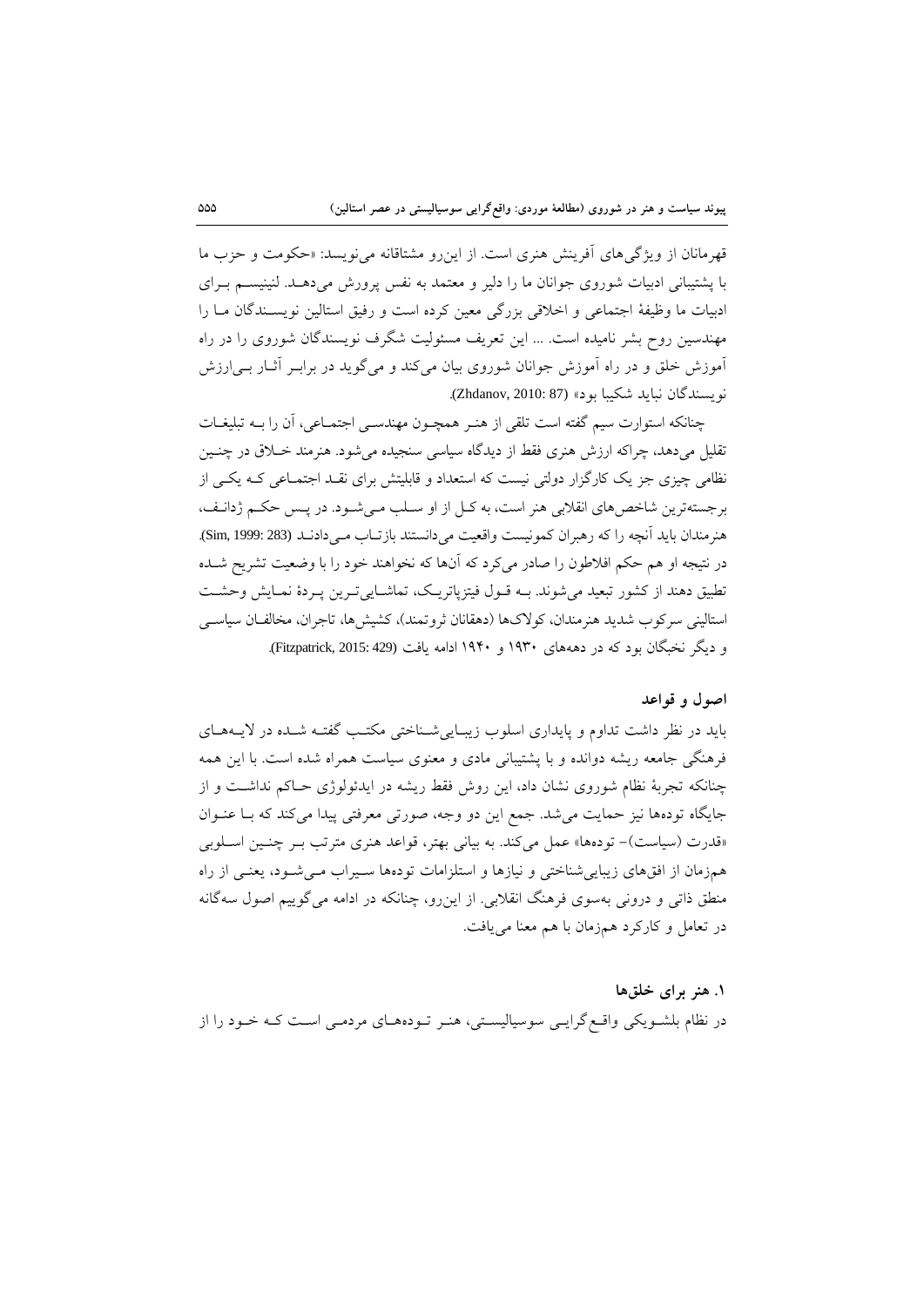استثمار میرهانند یا در حال رهانیدن خویش و پرداختن به فعالیت آگاهانـۀ تـاریخی هسـتند. بـه بیـان دیگـر، واقـع گرایـی سوسیالیسـتی بـه تـودههـای مـردم تعلـق دارد؛ زیـرا از روحـی انقلابی برخوردار است و معتقد است کـه تکامـل تـاریخی بـهضـرورت بـه پیـدایش جامعـهٔ هماهنگ و بیطبقۀ کمونیسم منجر خواهد شد. به تعبیر ساچکوف »واقرع گرایری سوسیا یسرتی از این آرمان اجتماعی سیاسی، مفهوم مورد تأیید خودش را از انسان مشتق میکند کره بره طرور کامل بر ماهیت بشردوستانۀ سوسیالیسم منطبق است. این اصل بـه کامـل تـرین و روشــن تـرین شکل خود، در ادبیات و هنر شـوروی یعنـی واقـع گرایـی سوسیالیسـتی متجلـی شـده اسـت» (243-244 .Suchkov, 1983). رویک و افرادی ماننـد بـوریس سـاچکوف بـه روشـنی، یکـی از مهمترین قواعد روش پذیرفتهشده در واقع گرایی سوسیالیستی را بیـان مـیکنـد؛ یعنـی «اصـل نارودنوست» یا مردمی بودن، به واقع در کانون زیبایی شناسی و سیاست قرار می گیـرد. در زبـان روسی نیز عبارت نارود<sup>\</sup> یا مردم با وجود جنسیت مردانه اما با عنصر مؤنث بودگی همراه است. کلمۀ نارود از منظر لغتشناسی به واژۀ رود ٔ یــا «دودمــان»، بــه معنــای «تولــد»، ٔ یــا «ســرزمین مادری»،<sup>۲</sup> و رودیتل<sup>۵</sup> به معنای «والدین» مرتبط میشـود. بــه همــین دلیــل، نیکــولای بردیــایف، متفکر زبانشناس، ضمن اشاره بر ویژگی مثنثبودگی مردم روسیه تصرریح مری کنرد کره آنران گویی همواره چشم به راه یک داماد<sup>۲</sup> (یک ناجی، رهبر یا بخوانید استالین) بودهاند.

بنابر اصل تعهد مردمی (هنر تودهگرا- خلقگرا)، این ادعا مطرح میشود که اثر هنری در هر زمانی که تو ید و عرضه شده باشد، اگر بتواند به زبان تودههرا تفسریر شرود و آگراهی مرردم را ارتقا دهد، خوب و قابل تقدیر است. به بیان دیگر، «هنر در حقیقت مردمی جوامع سوسیالیستی هنری است که به آسانی برای تودهها فهمپذیر باشد و کلیت هستی گمشـدۀ آنهـا را بـه آنـان بازگرداند» (185 :1985 .Kheraichenkov). تأکید بر اصل مردمیبودن هنر به اعتقاد صاحبنظران حامی واقع گرایی سوسیالیستی با توجه به ایـن واقعیـت توجیـه مـیشـد کـه نقـش سیاسـی و اجتماعی تودههای مردم انکارناپذیر شده است. از بعد نظریۀ هنـری ایـن تلقـی از واقـع گرایـی وامدار نظریۀ «بازتاب»<sup>√</sup> در زیباییشناسی مارکسیسم است. برای نمونه، گئــورگ لوکــاچ معتقــد

1

5. Roditel

7. Reflection

<sup>1.</sup> Narod

<sup>2.</sup> Rod

<sup>3.</sup> Rodina

<sup>4.</sup> Motherland (Rodstvennik)

<sup>6.</sup> Bridgroom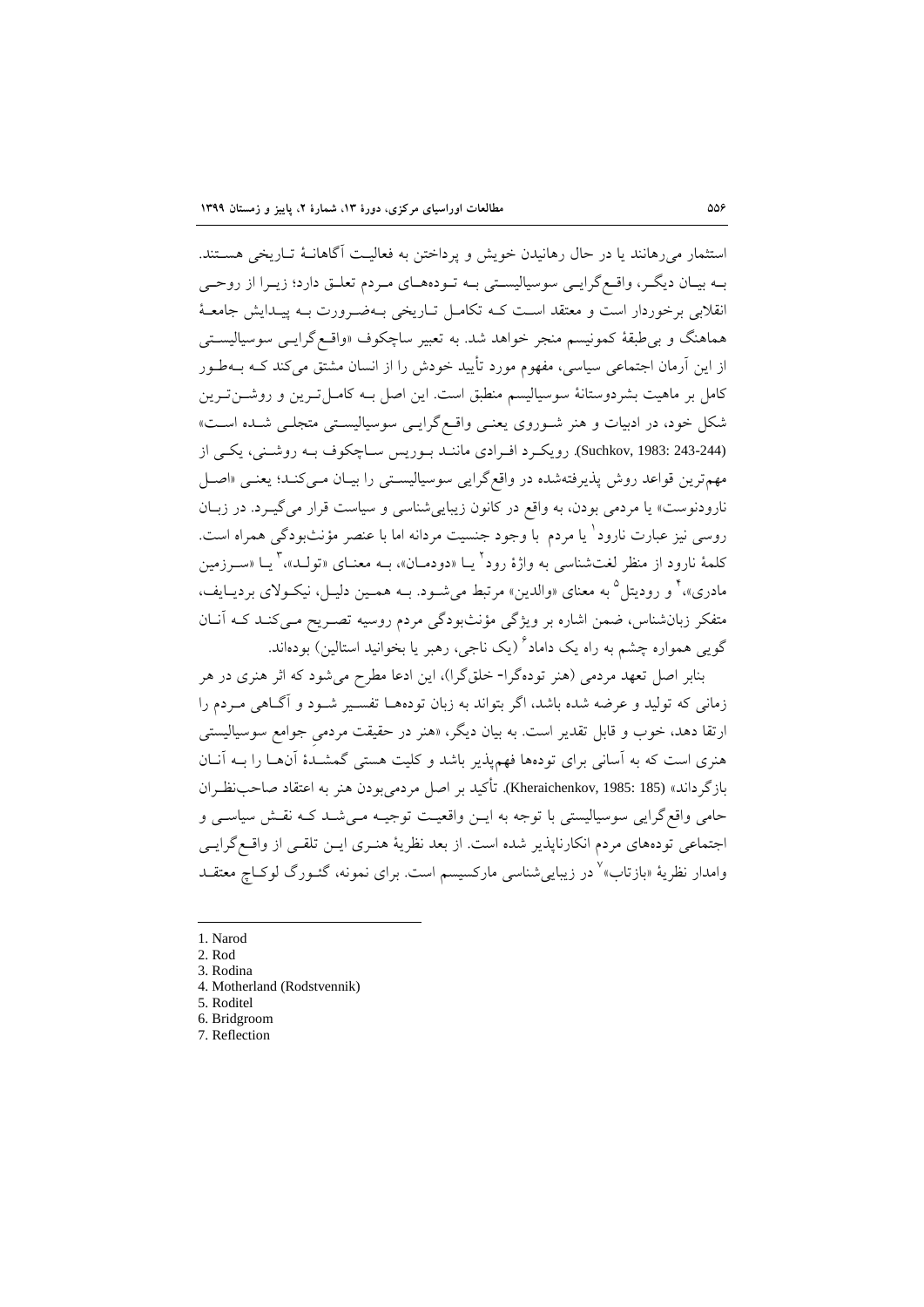بود واقع گرایی باید ژرفای واقعیتهای اجتماعی را بازتـاب دهـد کـه زنـدگی و رنـج مـردم و آرزوهای آنها در ایجاد جامعۀ برابر در کانون آن قرار دارد (Lukac and Adorno, 1977: 87-99). هرچند به نظر افرادی مانند لوکاچ که سالهایی چند ایـدههـای خـود را در مسـیر همراهـی بـا استالینگرایی طرح و گسترش داده بود، در واقعگرایی انتقادی قرن نوزدهم و نه طبیعتگرایسی هنر ، بر چنین اصل تأکید شده است؛ اما اکنون در این حظۀ تاریخی واگشت ناشی از انقالب کمونیستی ساخت قدرت بـر آن بـود بـا فـراهمکـردن وحـدت اصـول ایـدئولوژیک و ایسـتا، خواستههای پرولتاریای روسیه را جنبۀ عینی ببخشد. از این رو، فرهنگ واقع گرایی سوسیالیستی با عنصر دوگانۀ «قدرت سیاسی-تودهها»، بهسوی ذهنیتبخشی آنگونـه خواسـتههـای مردمـی منتهی می شد که در آن ضمن نفی شدید هنر مصرفی یـا الگـوی «هنـر بـرای هنـر» کـه شـیوهٔ زیباییشناسی مدرن و غربی تلقی میشد، به واقعیتبخشی هنری از آن خود تأکیـد کردنـد کـه بیانگر هنری قابل فهم برای تودهها باشد. اکنون زمان آن فرارسـیده اسـت کـه طبقـهای کـه در زندگی فرهنگی جدید متولد شده است خود را با هنری معنوی اما با دستهـای خـالی مسـتقر سازد. این طبقه باید عطش هنری خود را با توسل به ابزاری ساده و ابتدایی ارضا کند. هسمسو با چنین تحولی بازماندههای فرهنگی تمرکزیافته در آکادمیهای هنری و موزههـا و تئـاتر بایــد تجزیه شوند چرا که دیگر به درد دهقانان و کارگران نخواهند خورد. در شرایط انقالبی جدیرد، آن ذهن خسته و بیرمق روشنفکر خردهبورژوا هم کنشگری فعال را در سمتوسـوی حمایـت از پرولتاریا در جهتگیری به کمونیسم متعالی از دست داده است (145-135 :1997). Lahusen, 1997 در کلکسیون زیبایی شناسی رسمی شوروی، این ادعا پذیرفتـه شـده بـود کـه تعـداد معـدودی هنرمند، توانستهاند افتخار پیشگامی در هنر مردمی را بهدست بیاورنـد. چرنیشفسکی از ایـن معدود افراد است. به اعتقاد این نویسندۀ واقعگرا، منظور از مردم تنها تروده هرا سراده نبرود و نیستند، بلکه بهطور مشخص بیان دردهای سیاسی و خواستههای درونی تودهها نیز در هنر باید مدنظر باشد. به اعتقاد او حتی هنگام بازتاب اندیشههای مردم در آثـار فولکلــوری، مــیتــوان و باید اندیشههای انقلابیشان را برجسته کرد. «هنر عوام همواره مثبت و زنده و پویا بوده است» (Lizov, 1974: 70). بنابراین او هنرمندان هم دورۀ خود را به تماشای زنـدگی طبقـات دهقـان و زومتکش فرا میخواند.

لنین در دو مقالۀ مشهورش «تولستوی و دوران وی» و «تولستوی و جنبش نوین ک]رگری» اهمیت مردمگرایی در هنر را مورد توجه قرار داده است. او با اشاره به اینکه ماهیت نخبهگررا هنر جزیی از جوهرۀ بورژوایی بوده است، توجه را به بیان هنر بیانگر دردهای مردم زحمـتکش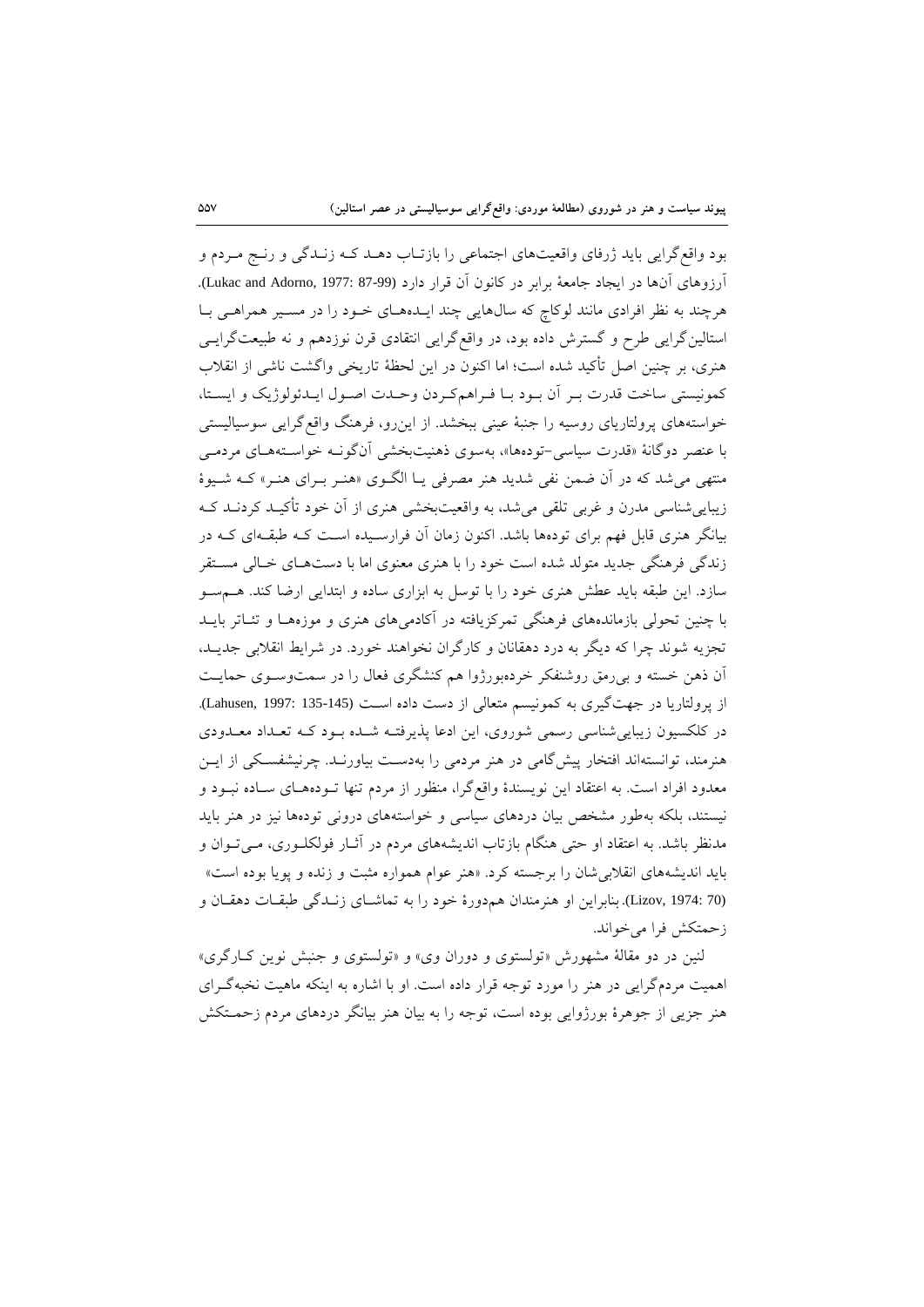جلب میکند و در جایی مری نویسد: «ما نمر خواهیم زندانیان روابط ادبری بورژوایی-کاسبکارانه باشیم و چنین نیز نخواهیم شد.« هنر نوین از نظرر نرین دیگرر در خردمت »هرزار فامیل» دلزدۀ فربه و تباهشده نیست، بلکه در خدمت میلیونها نفر مـردم زحمـتکش اسـت کـه شکوفه کشور، نیروی آن و آیندۀ آن است.» (181 :Kheraichenkov, 1985) لنـین همـواره تأکیـد داشت که هنرمندان متعهد به مرام کمونیست، هنر خود را با ویژگی دست یافتنی بودن بـرای تودهها ارائه کنند. او یک بار در مصاحبه با کلارا زتکین مارکسیست می گوید: «باید ریشـههـای خود را تا اعماق دل تودههای وسیع زحمتکش بفرستید. باید این تودهها آن را دریابنــد و بــدان عشق بورزند.» (185 :Kheraichenkov, 1985 ) لنین باز در همان گفت<code>وگو بـر ایــن نکتـه تأکیــد</code> میکند که کارگران و دهقانان حق برخورداری از هنری بزرگ و بهطور کامـل آزاد و مردمـی را بهدست آوردهاند، امر که با برنامۀ گستردۀ آموزش همگانی فراهم شده است و خراک کشرت این فرهنگ را تمهید میسازد.

نمونههای بارز زیباییشناسی مردمگرا در عرصۀ ادبیات، آثار ماکسیم گورکی است، داستانهای او نیز از دید حامیان واقع گرایی سوسیالیستی، مکان مناسبی بـرای بیـان و بـه تصـویر درآوردن ذوق و دردهای تودهها بوده است. به همین دلیل در زیبایی شناسی رسمی رمانهـای «مـادر»، «زنـدگی مــاتو کوژمیاکین» و رمان ناتمام و چهار جلدی «کلیم سامگین» و «شهر اوکـوروف» از آنچــه بیــان روشــن نیروی خلاق و پایانناپذیر مردم عنوان شده، بسیار تقـدیر شـده اسـت. بـرای نمونـه، استیتسـکی از حامیان حضور ایدئولوژی در هنر، گورکی را معیار زیبایی شناختی واقع گرایی سوسیالیستی میدانست و او را در ردیف مارکس قرار میداد (15 2000: ,Wexberg(. در چنین آموزۀ رسمی قهرمانان موفرق و ماندگار در زیبایی شناسی شوروی آنهایی بودهاند که با مردم سخن گفتند و آرمان آنها نیز در رابطـه با زندگی مردم تبیین میشد. نه همچون شخصیت وازدۀ کلیم سامگین که نمیخواهد و نمیتواند برا تودۀ مردم همراه شود. در دانشنامۀ بـزرگ شـوروي، از ایـن زمـان بـهعنـوان افشـاکنندۀ ایـدئولوژي بورژوایی و فردگرایی بیهودۀ روشنفکری یاد شده است. در حـالی کــه بــه گفتــۀ آنــاتولی دریمــف <sup>۱</sup> قهرمانان واقعی، ابر مردان خیا ی نیستند، بلکه کارگران نمونهوار شورو هسرتند، همچرون میخائیرل پریوالف<sup>1</sup> ذوبکنندۀ فولاد یا میخائیــل داوژیــک، ٔ یــک کشــاورز زمــین بکــر، آنهــا تجســمېخــش ویژگیهای اخلاقی نمونهوار مردم شوروی و آرمانهای جمعگرایانۀ آنها هستند. یـوری گاگــارین، یک شهروند معمولی شوروی راه فضا را برای بشریت هموار کـرد. مسـافرت او بـهسـوی سـتارگان

1. Anatoly Dremov

- 2. Mikhail Privalov
- 3. Mikhail Dowzhik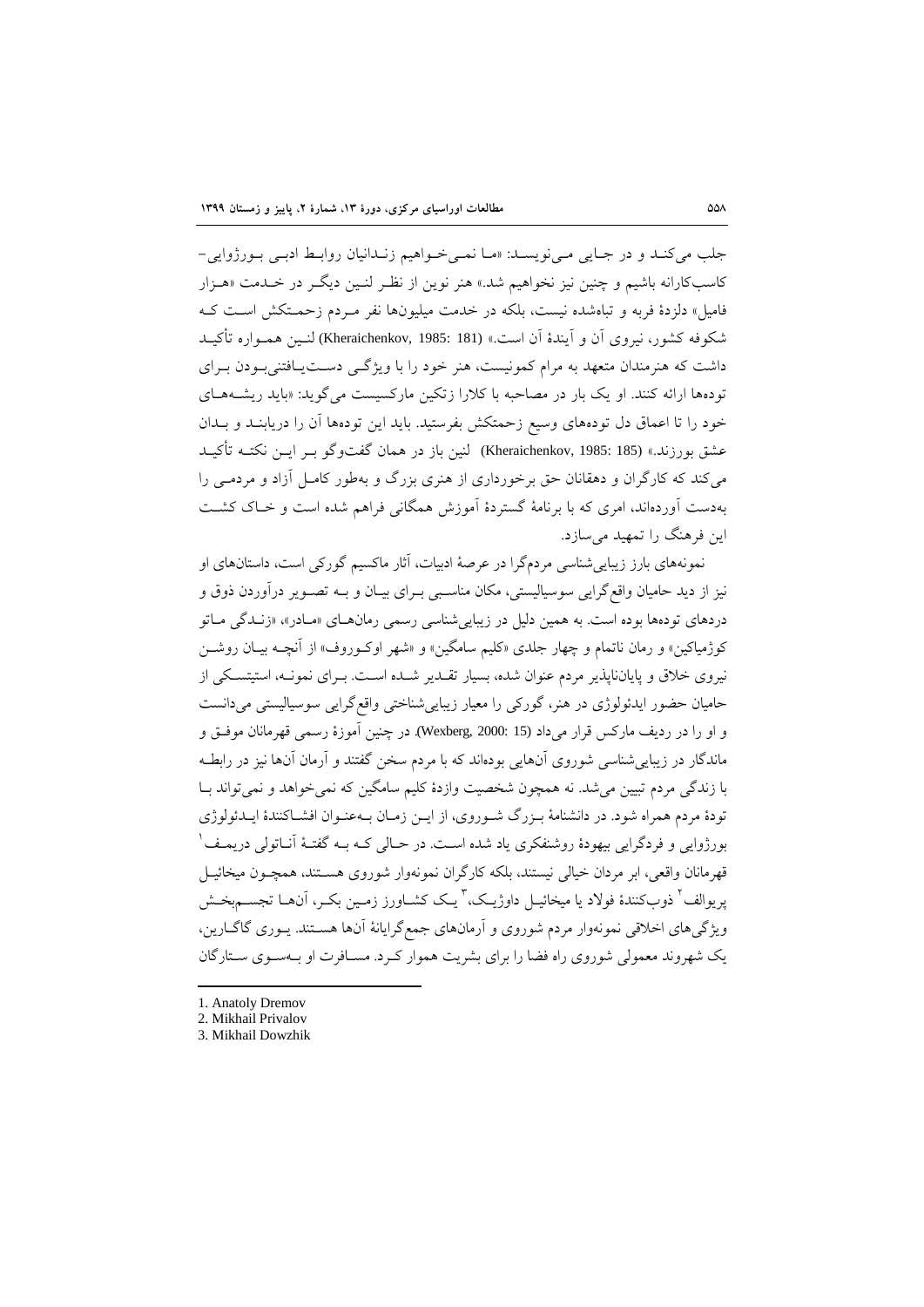پیروزی برای همۀ مردم شوروی بود. ... قهرمـانیگری مـردم شـوروی نشـانهای از پایـداری معنـوی آنهاست. برای نمونه، این بهواسطۀ هوشمندی و بلندهمتی شاخمد شاهماخموداف، آهنگر تاشکندی و همسرش باخری اکرامووا بود که توانستند چهارده یتیمـی را کـه پـدر و مادرشـان را در جنـگ از دست داده بودند گرفته و آنها را به اعضای مفید جامعه تبدیل کنند (Lizov, 1974: 199-201).

## **.2 اولویت حزب**

لنین در سال ۱۹۰۵ مقالهٔ «سازمان حزبی و ادبیات حزبی» را منتشـر کـرد. بعـدها وقتـی واقـع گرایـی سوسیالیستی، روش و مرام رسمی زیباییشناسی شوروی شد، این نوشتار به یکـی از اصـول مهـم و انکارناپذیر روشنفکران تبدیل شد. بنابر این متن، هنـر و ادبیـات موجـود یـا آنهـایی کـه در حـال انتشارند، باید با تعهد حزبی، آرمان تاریخی طبقۀ کـارگر و کمونیســم را مـنعکس کننــد. وی در ایــن نوشتار برچند موضوع تأکید داشت: اول آنکه از مهمترین راههای پیشبرد انقلاب، حزبــیکــردن هنــر است. در نتیجه برای پیش بردن انقلاب نیمهتمام باید به سازماندادن همه چیز بر اساس اصول جدیـد بپردازیم. بخش عمدهای از هنر امروزی، حزبی است، اما همۀ آنها باید تبدیل به ادبیات حزبی شـود (Lenin, 2000: 31-37). مسئلۀ دوم ماهیت ادبیات و هنر حزبی است. چنانکه خود لنین تصریح کرده بود، بنیان آن باید وسیلۀ غنیسازی سوسیالیسم و هدفهای پرولتاریا باشد. او مینویسـد: «مـرگ بـر نویسندگان مخالف پرولتاریا، مرگ بر ابر ادیب مردان، ادبیات بایـد بخشـی از هـدفهـای پرولتاریـا باشد.«(31-37 2000: ,Lenin (وظیفۀ مطبوعات هم همین است. بره همرین شرکل او مری خواسرت کره مراکز نشر، کتابفروشیها و کتابخانهها در اختیار وزب کمونیست باشد.

سرانجام نین بر آن شد تا ارمغان تجلییافتن »اصول جدید« هنر را ارائه دهد که همۀ این اصول با ادعای «هنر آزاد در خدمت پرولتاریا» تعریف میشد. امـا لزومـاً تنهـا حـزب بـود کـه میتوانست و باید ضمن تأیید و تشریح اصول زیبایی شناختی در خدمت پرولتاریا ایـن حـق را داشته باشد تا هنرهای موجود مضر و بی مصرف را معرفی و آن را محکوم کند. به همین دلیـل، گوتکین ٰ منتقد واقع گرایی سوسیالیستی، دیدگاه بلشویکها دربارۀ آزادی را از همان ابتدا دچار ابهام جدی می دانست. اما این اصل واقعیتی انکارناپذیر بود که بهواسطۀ مرکزیت داشتن تعهـد حزبی در مرام رسمی زیباشناسی شوروی، بهطـور اجتنـابناپـذیری بایـد حـزب، همـۀ ارکـان فرهنگ و هنر را زیر پوشش خود در آورد. گزارش استالین در کنگرۀ پانزدهم حزب کمونیست

1. Gutkin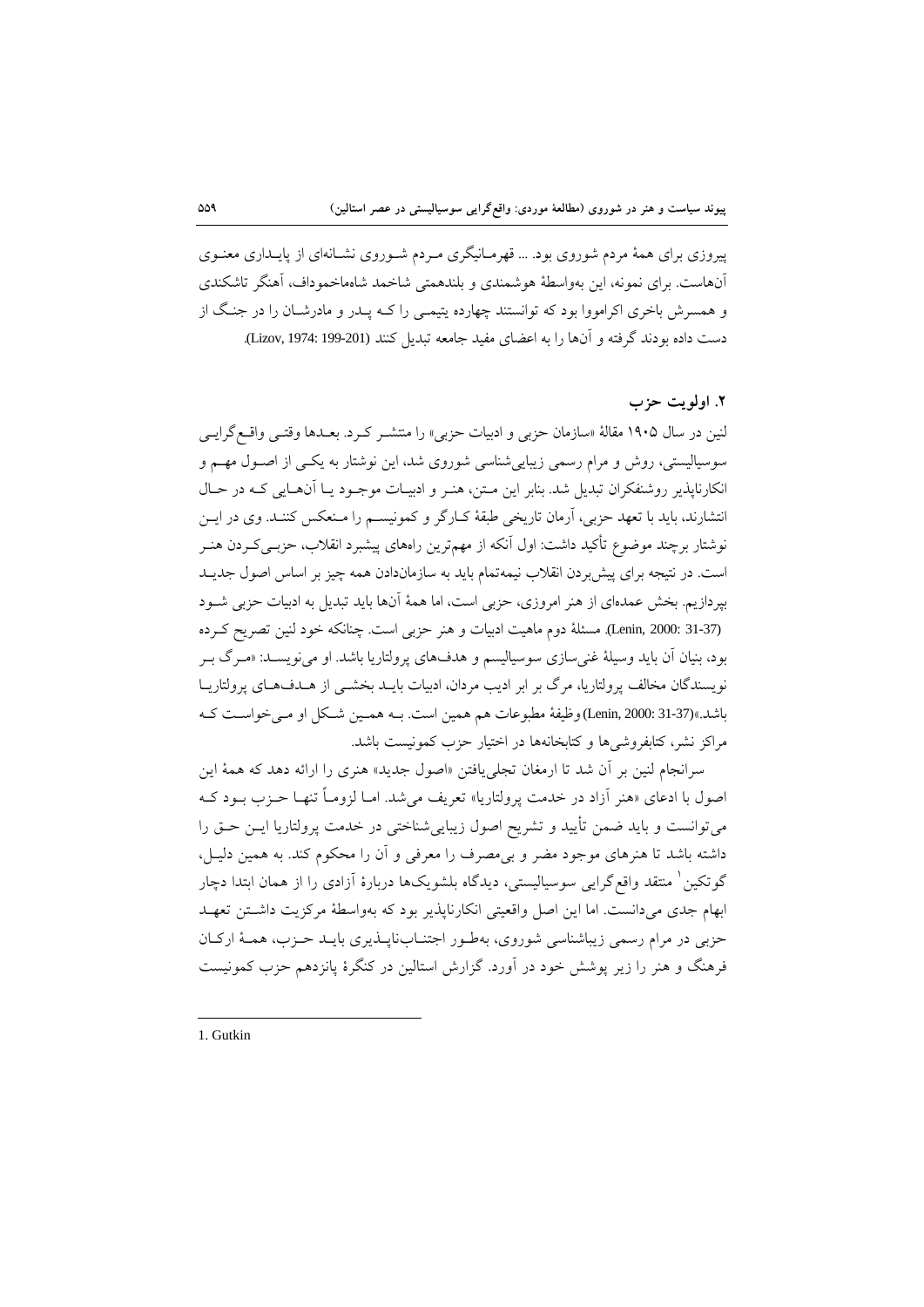در دسامبر ۱۹۳۷ مؤید همین واقعیت است. استالین در این گزارش بـر دیـدگاههـای پیشــینیان خود در زمینۀ اهمیت حزب، تأکید دوباره و خشنتری میگذارد: «حـزب مـا یـک پیکـر زنـده است و مانند همۀ موجودات زنده، خود را تازه و نو می سازد. سلولهای مرده می افتند و سلول های نو نمو میکنند و گسترش می یابند و جای یاختههای فرسوده و مرده را می گیرنـد تعـداد زیادی از این یاختههای نو چه در سطح و چه در عمق از میان مـی رونـد؛ امـا جایشـان خـالی نمیماند سلولهای نو نیروی تازهای بر این پیکر میدمند. به این طریق حزب گسترش یافتـه و در آینده نیز ادامه می یابد.» (Gutkin, 1999: 71)

آنچه در گفتۀ چنین دیدگاههای ایدئو لوژیک وجود داشت انتقال این اصل جزمی به هنرمند و نویسنده بود که آنها بایـد خـود و اثـر خـود را نماینـدۀ واقعـی آرمـان تـاریخی پرولتاریـا، سوسیالیسم و همۀ تودههای زحمتکش معرفی کنند. این مسئله از منظـر انتقـادی چنانکـه روی مدودیف می گفت، ایجاد این توقع در هنرمندان بود که «سربازان حزبی به معنـای دقیـق کلمـه باشند« (717 1986: ,Medvedov(. بر همین اساس بایرد اعتقراد بره اصرل فعرا گر اجتمراعی و خوشبینی هنری داشت تا از جایگاه قدرت سیاسی و جایگاه هنـر سیاسـتگریـزی واقعـی یـا تقلیدی، زیباشناسی ساختگی، ستایش شیوۀ زندگی ناشی از سرمایهداری و در واقع هر آنچه که هنرمندان بورژوا، تبلیغ و تأیید میکردند، محکوم شود.

مایاکوفسکی در شعر «لنین» حزبگرایی را بهشکل دیگر بیان میکند: «می خـواهم/ آن را دوبـاره بتابانم/ آن شریفترین واژهها را/ حزب را که حتی/ کمونیستهای سینهچاک نیز آنها را سطحی و ریاکارانه دانستند.» (672-675 Deyhimi, 2000: 672-675) صاحب نظران شوروی بر ایس اسباس رمبان هبای «دن آرام» و «زمین نوآباد» اثر شولوخف و «سیلاب آهن» سرافیموویچ، «چگونه فـولاد آبدیــده شــد» اثــر استروفسکی، «صبح یـخزده» از آلکسـی تولسـتوي، «گـارد جـوان» فـادیف، «لنـین» اثـر میخائیـل زوشچنکو، «سوگند در مه» اثر نیکلای تیخونف، و «زمان به پیش» از والنتین پتـروویچ کاتـایف را بــا میزان تعهد به حزب کمونیست و آرمانهای بلشویک بسیار مثبت ارزیابی کردهاند.

## **.1 اصالت ایدئولوژیکی**

در بخشی از رمان طوالنی »بروسکی« اثر پانفیروف، قهرمانی به نام بوگردانف در گفرت گرو برا تعدادی هم حزبی میگوید: «تردیدی ندارم که هنرمند یک آفرینشگراست برای بیـان جسـارت ستیشا که یک مادر متعهد و در همان حال یک رانندۀ تراکتور چیرهدست است. همان طور برای رفیق پاول و رفیق کیریل. اینها همۀ قوتهای کشور شوراهاست. مارکس هم در رؤیای چنین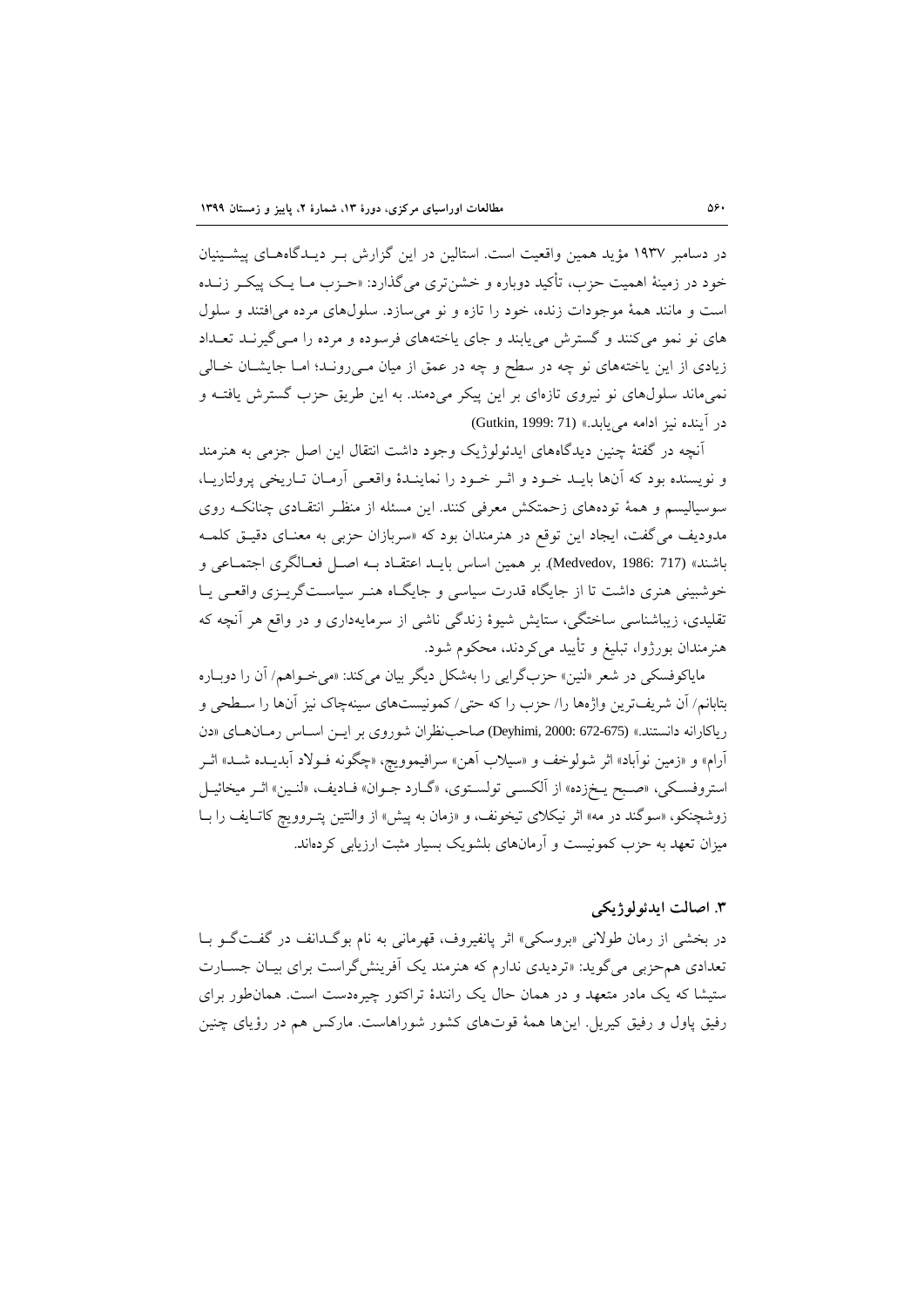آفرینشی بود. اما همه میدانیم که لنین ماجرا را به خوبی آغاز کرد. رفیق استالین این فراینــد را گسترش داد، آنگاه میلیونها نفر برخاستند و اکنون رفیق آرنولدف نقاشی های هنرمندانـۀ شــما، فرصت مغتنمی برای انعکاس چنین فضایی است.» در همین چند جمله نمونـهای کـه از اثـری برگزیده در روش واقع گرایی سوسیالیستی نقل قول شد، مبـانی اصـلی تعهـدهای ایـدئولوژیک خود را در بیانی از یک «طرح اصلی» پایه به نمایش میگذارد. طرح اصلی مرکزیت همـۀ آثـار هنری و ادبی بود که هنرمندان متعهد به مبانی واقع گرایی سوسیالیستی مجبور بـه رعایـت آن بودند. عینیتبخشی به طرح اصلی در همۀ آثار ادبی همانا بیانی دیگر از اصل «حقیقتگرایـی» براساس اصول زیباییشناسی مارکسیسم- نینیسم بود، اما بهنظرر مری رسرد در جملر ۀ معرروف ستالین به اهالی هنر که «حقیقت را بنویسید» ،' اساس طرح اصلی بیان حقیقت در پرتــو زمــان حال بود که بین گذشته و آینده آرمانشهری رابطهای دیالکتیکی برقرار میکرد.

اصطلاح «پراودا» در زبان روسی به معنای حقیقت و«پراوداوست» معادل حقیقتگرایی نیز بیان، علایق و سمت و سویی ایدئولوژیک در روش زیباییشـناختی واقـع گرایـی سوسیالیســتی است. رابطۀ منطقی وجود دارد میان تالش مارکس و انگلس بره عنروان پ یشرگامان سوسیا یسرم علمی که دیدگاهشان مبتنی بر بینش اجتماعی یا جامعهشناختی است و ماهیت زیبـایی شـناختی ایدئولوژیک شوروی که زیر فشار خواستههای سیاسی، درخواستهای جدیدی را وارد چنـین گفتمان پریشانی میکند. بنابراین «حقیقت» در فاصلۀ میان ایـن دو برداشـت کلاسـیک و نـوین بهنوعی نابگرایی زیباشناختی بلشرویکی تقلیرل مری یابرد. زیبرایی شناسری بلشرویکی وقیقرت ایدئو وکی خود را از این چشمانداز، پاک و اصیل میداند و نه ظاهر بیروح و ترسیم بیاثر و بی روح هر تجربه (Lizov, 1974: 728).

تجلی حقیقت تنها در صورتی ممکن است که شـکل و محتـوی بــه قالـب نــوعی واقــع گرایــی سوسیالیستی درآید. «محتوی عبارت است از مجموع تأثیرهای متقابل ابعـاد مختلـف و ویژگــیهــای مختلف شیء یا پدیده و عملکردهای آن که بهطور نسبی در زمان و مکان معینـی پایـدار مـیمانـد و ساختار مشخصی نیز دارد و در قالب شکلی مشخص خودنمایی میکند. مـیتوان گفـت محتـوای بدون شکل قابل تصور نیست.« (101 1982: ,Navai (از سو دیگر، طرح اصلی در تعامرل ثمرربخ ش میان شکل و محتوی می تواند خواستۀ ایدئولوژیک چنین زیباشناسی را در مسیر خودآگ0هی طبقـاتی بیان کند. انتظار میرفت روشنفکران و هنرمندانی که پای در این مسیر میگذارند، از چنـین فراینــدی آگاهی کامل داشته باشند چراکه به بیان ساچکف »تکامل شریو ۀ نروین کره مسرتلزم پرذیرش نظرگراه

<sup>1.</sup> Write the truth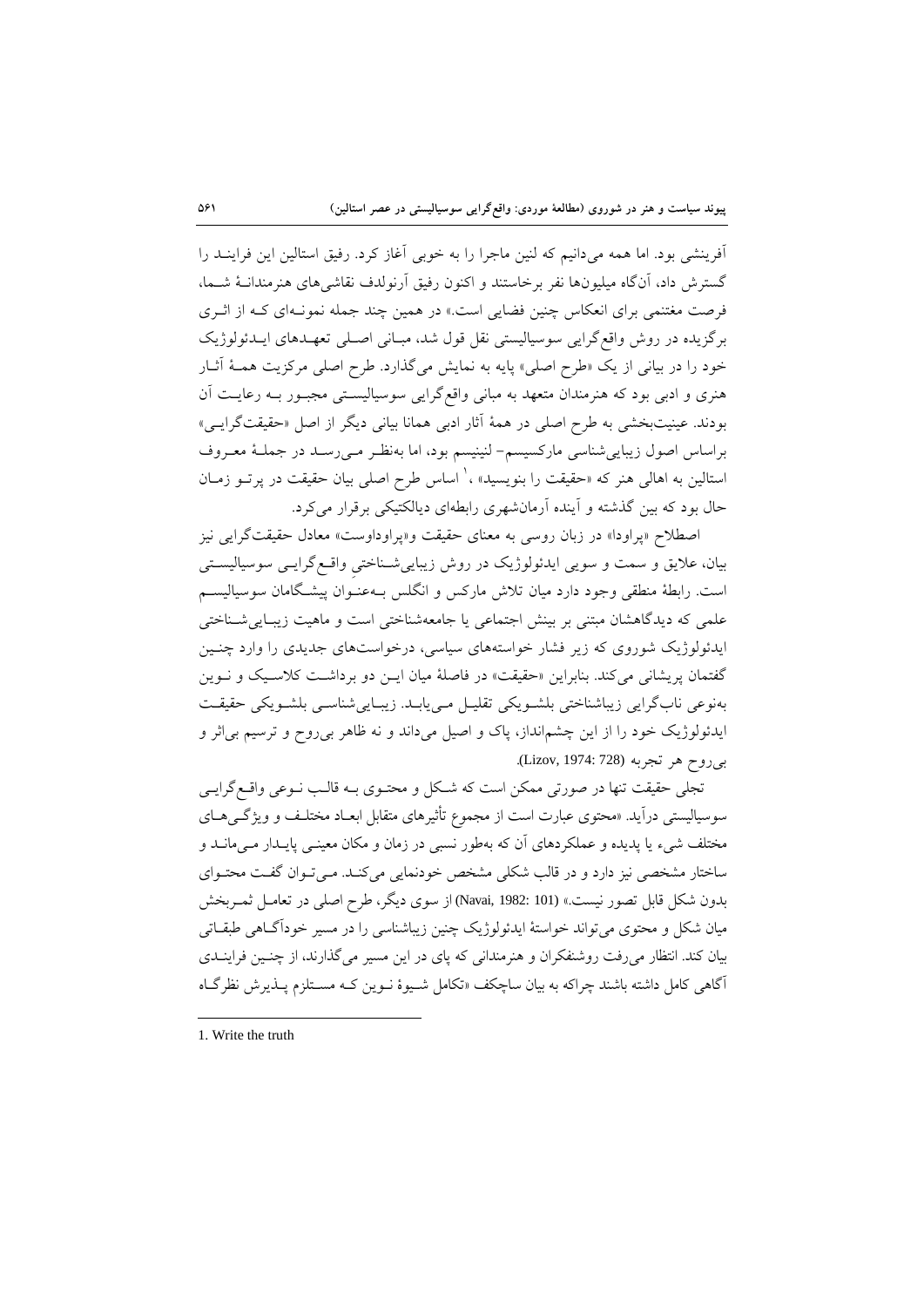پرولتاریای انقلابی و به انجامرسانندۀ انقلاب اجتماعی و فرهنگـی از سـوی نویســنده اســت، نقــش تعیین کننـدهای ایفـا مـی کنـد» (Suchkov, 1983: 181). بـر اسـاس تعهـد ایــدئولوژیک و زیـر سـلطۀ واقع گرایی سوسیالیستی جزئیات سبک، محتوا، تیپشناسی شخصـیتهـا و حتـی پـیش گفتارهـا بـر اساس رهنمودهای دولتی تعیین میشد. برای نمونـه، روحیـهٔ کـارگر سـاده را بـا جالـب نشـاندادن زندگی، کار و تفریحش بالا می برد و تصویر ناخوشایندی از زندگی فلاکتبار کـارگران و دهقانـان کشورهای سرمایهداری ارائه می داد (48 Farhang, 2010: 48).

در همین مسیر همۀ هنرمندان متعهد میشوند که نگررش خرود را بره طرور کامرل و بردون هیچگونه تخطی با جهاننگری کارگران در جریان مبارزه و پیروزی وفـق دهنـد تـا بتواننـد بـا روحیۀ سوسیالیستی، این باور را در جامعه رواج دهند که به تعبیر سوتلانا الکسـیویچ، بــهزودی »انسان شورایی« که همۀ نیکیها و کماالت را دارد محقق شود (11 2018: ,Svetlana(. در مسریر هدفهای ایدئولوژیک ساخت «سوسیالیسم واقعاً موجود» و «انسان شورایی» در کتابی با عنوان بلومور، شرحی از سـاخت وسـاز کانـال جدیــد بـین دریـای سـفید و دریـای بالتیـک در سـال ۱۹۳۴جلوهگر شد. این کتاب بیش از ۶۰۰ صفحهای که ماکسیم گورکی معروف، ویراستاری آن را بر عهده داشت و 91 نویسندۀ دیگرر از جملره کاترایف، ا کسری تو سرتو ، زوشرنکو در آن مشارکت داشتند، از طرحی تمجید کردند که قرار بود با نیروی کار اجباری صـدهزار محکـوم گولاک و با وسایلی دستی ابتدایی کانالی به طـول ۲۲۷ کیلـومتر حفـر شـود. در طـول اجـرای مشقتبار بخشی از این طرح بهواسطۀ شرایط سخت مانند سوء تغذیه، سرما، کار طاقتفرسا پی در پی، بیش از ۱۰۹۳۳ نفر جان باختند. به هر شکل و با تشویق و اجبار حزبـی، از اهـالی هنر و ادب خواسته می شد با استناد به سبک واقع گرایی سوسیالیستی در نوشتهها و سرودههای خود این حرکت بهسوی تحقق آرمانشهر کمونیستی را بازتاب دهند.

بهنظر میرسد چنانکه ریموند ویلیامز تصریح کرده است، اساس چنین تعهرد ترالش برر رائهٔ تصویری از پایداری خلاقیت انسان و خودآفرینی ٰ او بوده است. طبیعـی هــم بــود کــه در کانون چنان زیباییشناسی در قرن نوزدهم، زندگی و تفکر کارگران اهمیت بیابرد. آن هرایی کره مو دان اصلی ثروتاند، اما با همان ثروتی که خود تو ید میکننرد، بره تردریج بره فقرر کشریده میشوند. جایی مارکس در کتاب »خانوادۀ مقدس« بۀ تیز انتقاد خود را به یکی از داستانهرا پرفروش اوژن سو به نام «اسرار پاریس» متوجه میکند و شخصیتهای این اثر را براساس نگـاه خود به فلسفۀ تاریخ تحلیل میکند. به گمان مارکس داستان هرچند قهرمان را از نظرر اخالقری

<sup>1.</sup> Self- creation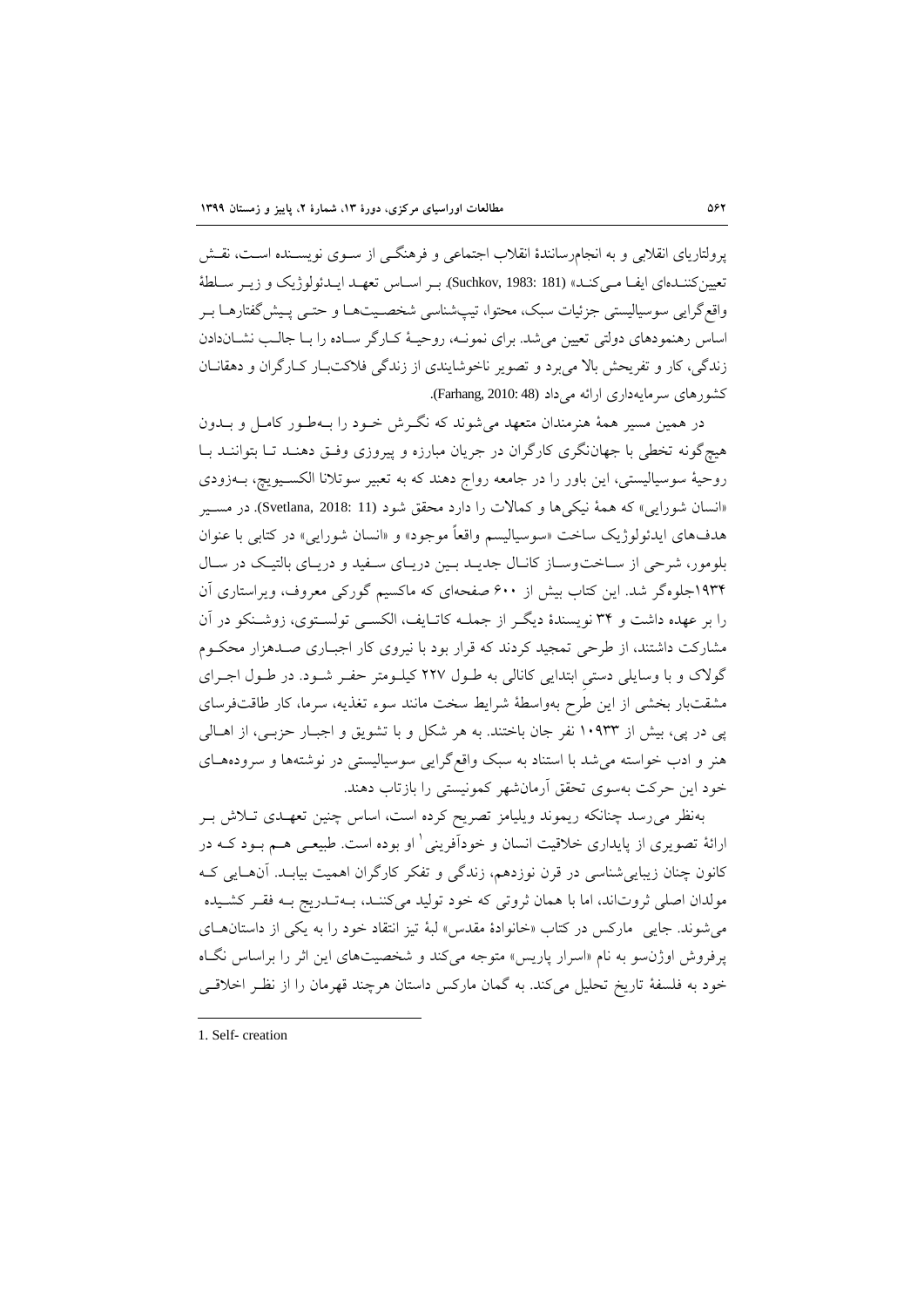مثبت انعکاس میدهد، اما تالش نمیکند به تعصب بورکوایی ضربه بزند. در مقابل، نویسندها مرتجع چون بالزاک بیشتر قابل ستایش است چراکه با وجود پـیشداوری مشـروع و کـاتولیکی خود، تحلیلی عمیق از حرکتهای مهم تاریخی عصر خـود داشـت. بـا ایـن حسـاب مـارکس «دستنوشتههای اقتصادی و فلسفی» بالزاکِ بورژوا را تحسین میکند، زیـرا هنـر او وجهـی از بیان آگاهی اجتماعی است. زیباییشناسی مارکس و تحلیل او از آثار ادبی و هنرر بره صرورت جدایی ناپذیری در پیوند با جهانبینی انقلابی او بود (86 :Schitze, 2002).

از اینرو بنا به تفسیر تری ایگلتـون، نقـد مـارکس متوجـه چیــزی در هنــر مــیشــود کــه بــر احساسات پاک و نیرومند انسانهایی که از بند بیگانگی تاریخی رهایی یافتهاند، دلالت میکند؛ بـا این همه مارکس توجه دارد که تنها بهوسیلۀ تکامل عینی ماهیت انسانی اسرت کره چنرین ثرروت ذهنی حساس انسانی می تواند آزاد شود. جملۀ پایانی کتاب که خبر میدهـد: هنـر مـرده اسـت و آنگاه می|فزاید: زندهباد هنر. بهظاهر با این بینش انقلابسی سـازگار اسـت (31 :Schitze, 2002). بــه گمان نگارنده، اگر در وجه نخست، هنر ابزاری برای نقد فرهنگ جامعۀ سرمایهداری است و بـه زیباییشناسی مارکسیستی امثال آنتونیو گرامشی، گئورگ لوکاچ و بانیان مکتب فرانکفـورت ماننــد بنیامین، هورکهایمر، آدورنو و مارکوزه منجر می شود، اما وجـه تقلیــل یافتــهٔ اَن یعنــی واقــع گرایــی سوسیالیستی تنها به ایفای نقش سیاسی خواستهشده در جهت هـدفهـای انقـلاب کمونیسـتی مجبور می شود.

چنین تعهدی از هنرمند میخواهد یا از تعهد هنر چشمپوشی کند یا آن را در مسیر خاصبی سوق دهد. به هر حال آنچه برای هنر سوسیالیستی مطلوب است، عبارت است از «وفاداری بــه حقیقت زندگی در کشور شوراها» (2 :Siegelbaum and Sokolov, 2000). در بیـان ایـن حقیقـت کارکرد هنر همانا ایدۀ پــس از مـرگ هنـر بــه تعبیــر هگلــی اســت و اینــک بایــد پدیــدههــای سوسیالیستی را که شامل رهبران، نهادها، دستاوردهای کارخانههـا، کـارگران اسـت بـهشـیوهای مطلوب و زیبا نشان دهد. چنین درخواستی را چگونه میتوان عملـی کـرد؟ اگـر در یـک اثـر هنری اسبهایی به تاخت در حال دویدن باشند، اما هنرمند آنها را در حالتی نشـان دهــد کــه گویی در وال پرواز هستند، از منظر کمونیستی، فقط مطلوبکردن تصرویر اسرت . روش دیگرر در چارچوب این زیباشناسی به کارگیری عنصر مبالغه<sup>۱</sup> است. یعنی کســی چیــزی را بــهشــکلی مطلوب تصویر کند که صفت خوب آن را بیشتر از آنچه در واقع هست نشان دهرد، یر ا صرفت بد آن را کمتر از آنچه در واقع هست نمایش دهد. در واقـع گرایـی سوسیالیسـتی از ایــن روش

1. Exaggeration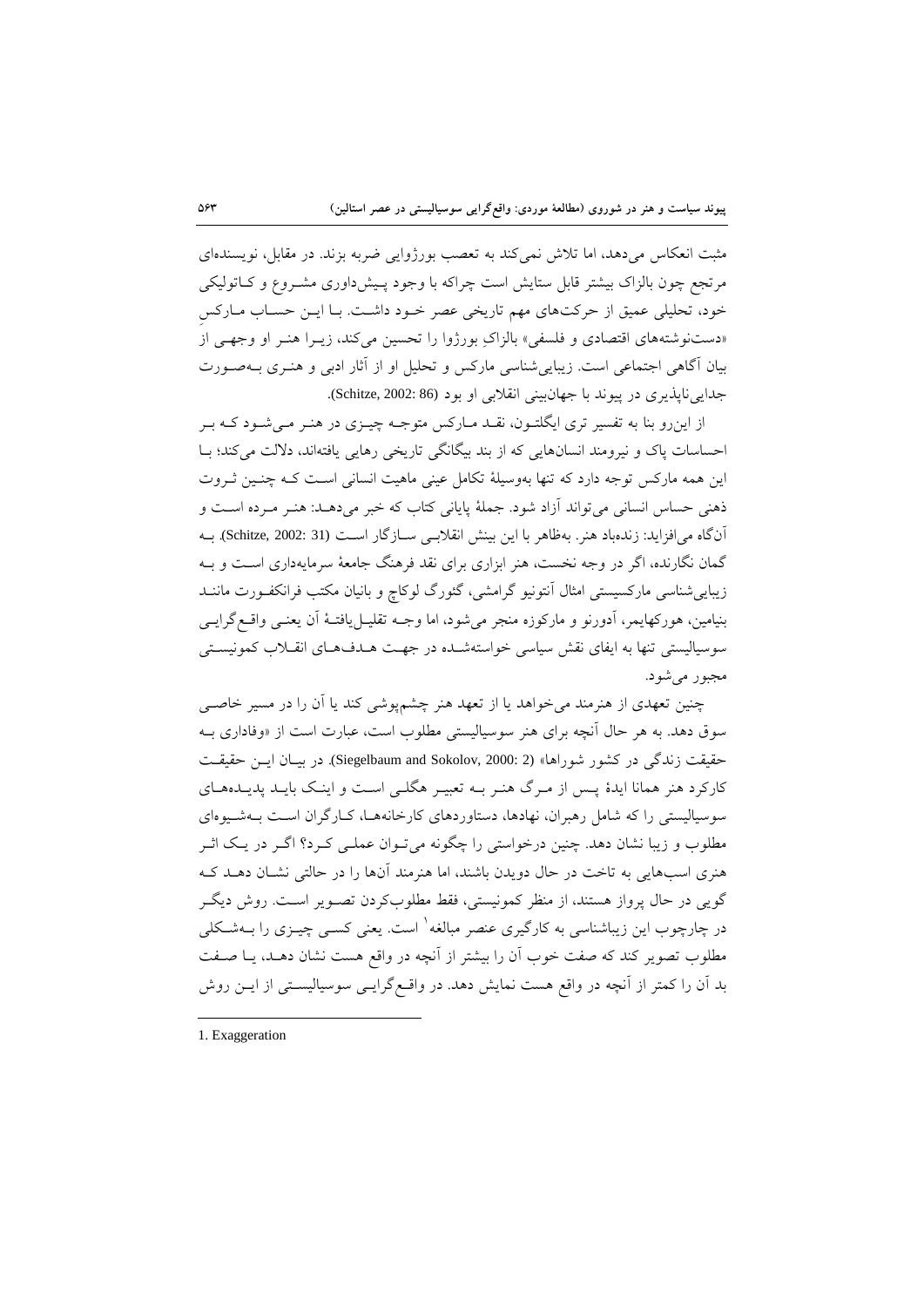بارها استفاده شده است. جایی که هنرمندان و ادیبان شوروی در پی انعکاس ازخودگذشتگی یک کارگر یا دانشمند بودهاند یا می خواستند انساندوستی یک رهبر حزبے را الگـو کننـد، بـه مبالغه دست میزدند. در بیشتر آثار نقاشی در مکتب واقسع گرایسی سوسیالیستی مسی بینسیم ک کارگران با اندامی ستبر و بازوانی تنومند به تصویر کشیده شدهاند.

لویی فیشر در یکهی از کتـابهـایش تصـویر سـاده امـا گویـایی از «واقعیـتِ واقـع گرایـی سوسیالیستی» در کشور شوراها ارائه کرده کـه خوانــدنی و تأمــلبرانگیــز اســت. نویســندگان و هنرمندان شوروی در میانۀ دهۀ ۱۹۳۰ مأموریت یافتند که در نوشتهها و آثار خود زمان حـال را فراموش کنند و در چارچوب ایدئولوژی زیبایی شناسی فرمایشی، در پی تصویرسازی آینـدهای خیالی باشند. فسیو ولود ایوانف، یکی از نویسندگان معروف روس در آن زمان مشغول نوشتن فیلمنامهای بود که از زندگی کارگران کارخانۀ اتومبیلسازی بـزرگ گـورکی الهـام مـیگرفـت. ایوانف برای اینکه فیلمنامهاش را بیشتر با واقعیت تطبیـق دهـد، تصـمیم گرفـت مـدتی در آن کارخانه کار و زندگی کند. ایوانف در این مدت قسمتی از فیلمنامۀ خود را نوشت و قررار شرد آن را در نشستهای کارگری بخواند. این قسمت از فیلمنامه، مربوط به مشکلات رفتواآمـد کارگران کارخانه بود که در فاصلۀ دوری زندگی میکردند. ایوانف که نویسندهای واقعگرا بـود سختی رفتوآمد کارگران را در اتوبوسهای فرسوده از جادههای خراب و خاکی را بـهخـوبی توصیف کرده بود. وقتی ایوانف خواندن این قسمتِ داستان خود را تمام کـرد، نماینـدۀ حـزب در کارخانه از وی پرسید: «رفیق ایوانف نوشتن این فیلمنامه چه مدتی طـول خواهـد کشـید؟» ایوانف جواب داد: «بهتقریب شش ماه». نمایندۀ حزب گفت: «خب، لابد چند مـاه هــم صـرف بررسی و ممیز فیلمنامه و چند ماه هم صررفِ سراختنِ آن خواهرد شرد و ترا آن موقرع هرم جادههای خوب و هم اتوبوسهای خوب خواهیم داشت. ساختمان خانههای کارگری هـم کـه به زودی شروع می شود تا آن موقع تمام می شود، پس آیا بهتر نیست از حالا فیلمنامـۀ خودتـان را طوری بنویسید که این خانهها و اتوبوسها و جادهها ساخته شده و کـارگران از آن اســتفاده میکنند؟» لویی فیشر در پایان چنین نتیجه میگیرد: «واقعگرایی سوسیالیستی که من کمکم با آن خو گرفتم این بود که چشم خود را از واقعیتهای موجود برگیریم و همـهچیـز را بـهصـورت اغراقآمیز در قالب امیدهای آینده شکل بدهیم. واقع گرایی سوسیالیستی ایجاب میکرد که شـما ضمن نادیدهگرفتن مسائل و مشکلات، برای موفقیتهای کوچک ارزش و اهمیت زیـاد قائـل شوید و هر یک سانتی متر پیشرفت را مقدمۀ یک کیلومتر حرکت به جلو در مسیر جامعـۀ تـراز نوین تعریف کنید« (74 2011: ,Ashtari(.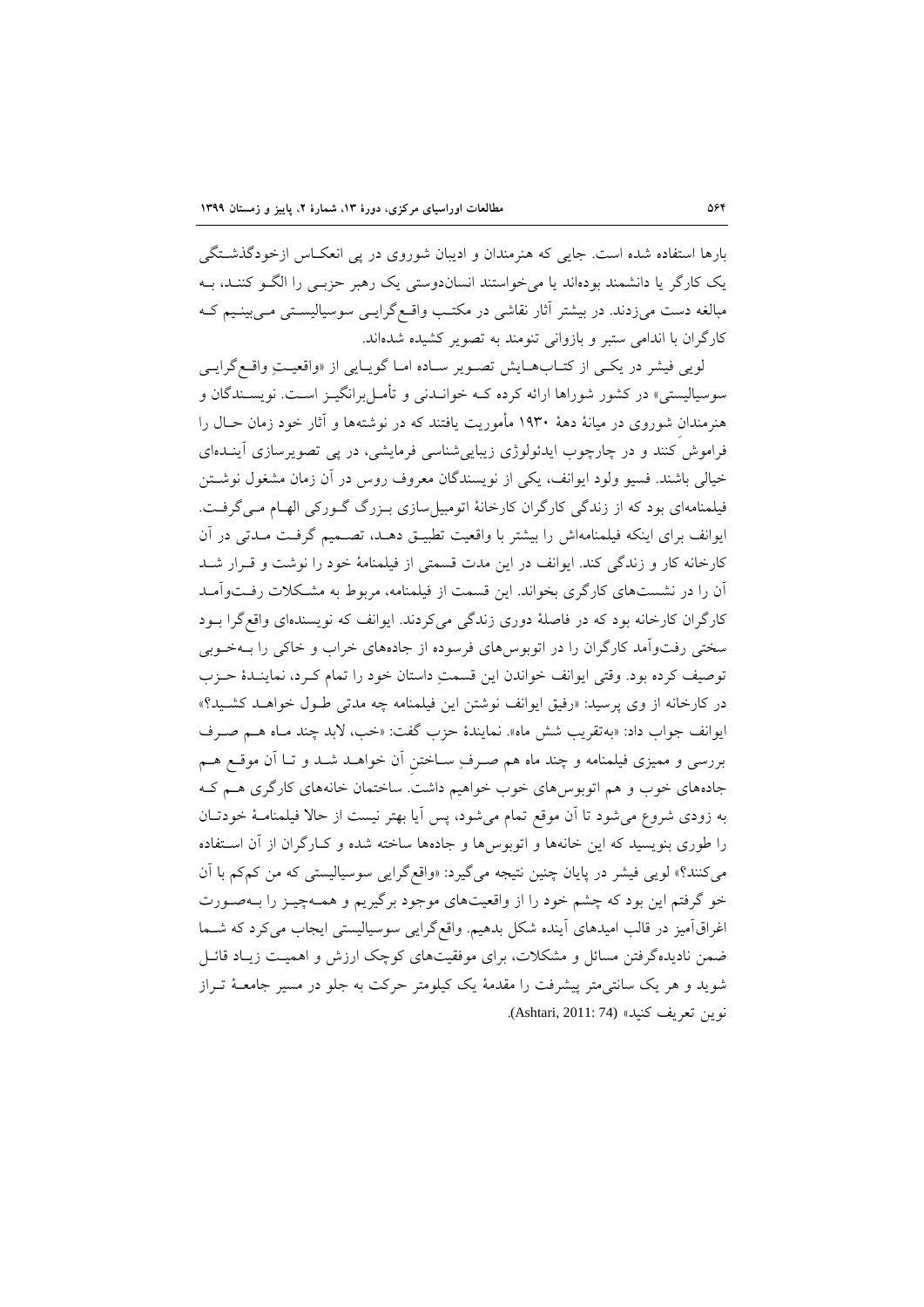اما در کنار این سه روش متعارف، زیبایی شناسی ایدئولوژیک واقسع گرایسی سوسیالیستی از روش «تصویر ستایشآمیز <sup>۱</sup> نیز بهرهها برده است. از این روش برای هدفهـای سیاســی بــه دو شکل استفاده می شده است. این روش را می توانیم به ایـن شـکل توضـیح دهـیم: الـف) یکـی ممکن است چیزی را بدینگونه مطلوب تصویر کند کـه آن را سـتودهشـده نشـان دهـد. بـرای نمونه، در شوروی یک نویسنده که داستانی واقعگرا دربارۀ یک ایستگاه برق می نویسد می تواند ستایش و تمجید اولین رهبران این کشور را از نیروی برق، که هنگام تلاش خود بـرای تـأمین أن ابراز داشته، صادقانه` در داستان خود بگنجاند. این همانا بازتاب تصـویری مطلــوب اســت؛ ب) اما یکی می تواند چیزی را با این روش مطلوب تصویر کند که آن را ضمن تصویر، ستایش کند. به بیان دیگر، هنرمند میتواند تصویر خود را که در نفس بهطور کامل هم صادقانه است با ستایش چیز که تصویر میکند همراه سازد. از اینرو، این راه مطلوب تصویرکردن نیز بهنظرر میرسد با واقع گرایی دقیق سازگار باشد. در اینجا واقع گرایی سوسیالیستی واقعیتهای گذشته، وال و آینده را همان ماتریا یسم تاریخی میدانست و اصول سهگانۀ ذکر شده بهصورت »تعهد« را با هنرمندان خاص خود، دائم بازتولید میکند. زمانی که شکل بـه عینیـتبخشـی حقیقـت «بیرونی» تقلیل می یابد و محتوی انعکاس آرمانهای طبقاتی می شود، واقع گرایسی سوسیالیستی «سیاسیبودگی» خود را بهشکل معارضه و نفی سبکهای «غیر» نشان می دهد. بازتـاب دخالـت سیاسی بهشکل «هنر توتالیتر» تثبیت می شود (2 :Siegelbaum and Sokolov, 2000).

## **نتيجه**

هدف ما در این نوشتار ارزیابی رابطۀ هنر و سیاست با تمرکز بر نظریۀ زیباییشرناختی در دورۀ استالین در روسیۀ شوروی بود. تحلیل سه اصل زیربنایی این مکتب هنری نشان داد واقعگرایی اجتماعی چگونه بازتابدهندۀ علائق ایدئولوژی و قدرت است. چراکه بــه زبــان رولان بــارت، نویسای<sup>۲</sup> نتیجۀ سلطۀ علایق ایدئولوژیک (نمونۀ استالینگرایی) بـر عرصـۀ هنـر و ادبیــات، در مدل واقع گرایی سوسیالیستی میان حزب و نویسنده یا هنرمند قرار میگیرد و مفهـوم «مرزهـای بسته» را ایجاد می کند. از این نظر هر سه مفهوم مرکزی در مبنای این زیبایی شناختی یعنی هنـر در خدمت تودهها، تولید اثر بر مبنای تعهد حزبی و بهکارگرفتن نگرش ایــدئولوژیکی، متــأثر از

2. Truthfulness

<sup>1.</sup> Commendatory portayal

<sup>3.</sup> Scripteur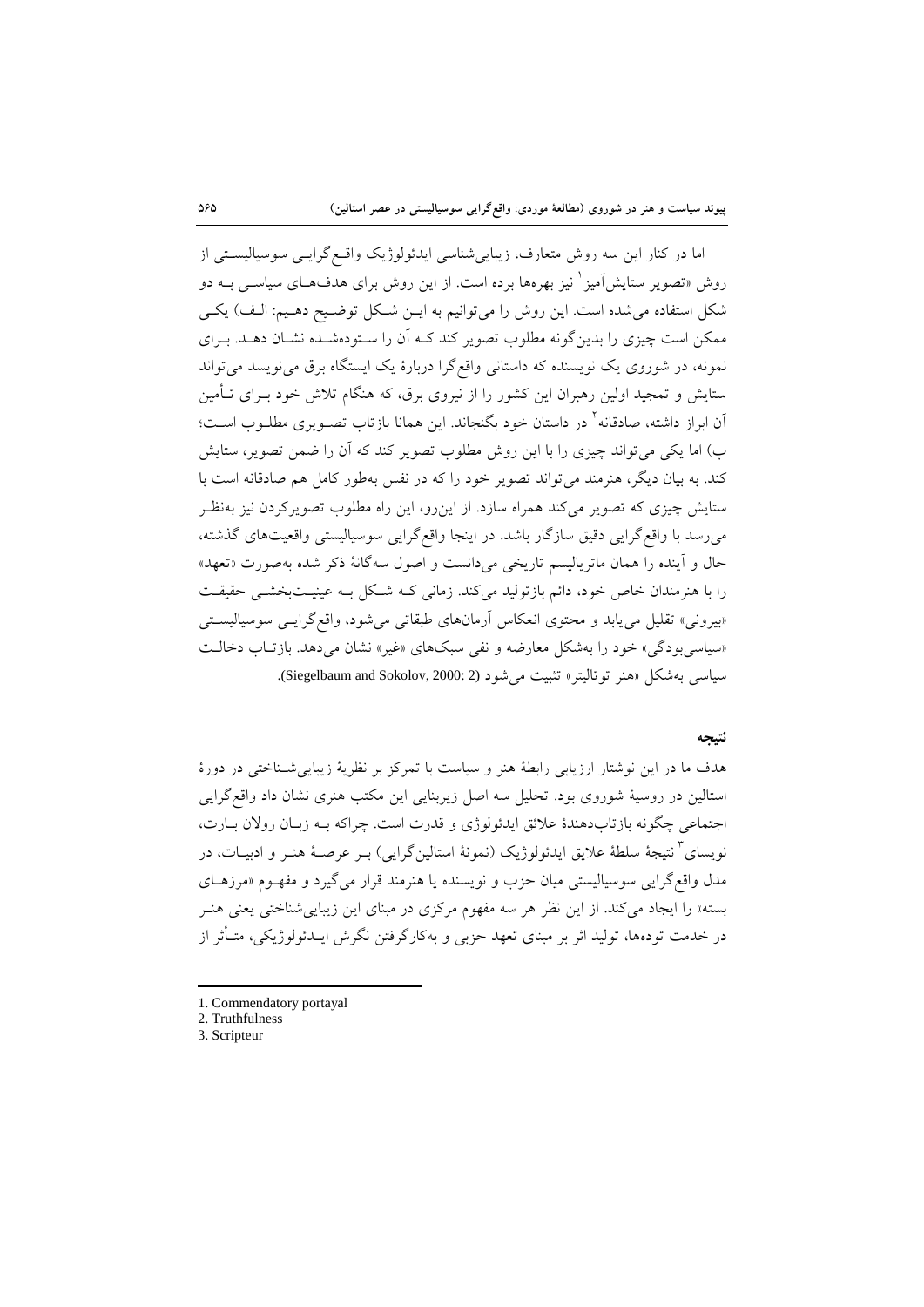تعریف «مرزهای بسته» نتیجۀ هژمونی سیاست است. در این شرایط فرم مطلوب یا سبک دیگـر مستقل نیست، بلکه با وجود تأکید بر «مرزهای بسته» هر لحظه که سیاست بـه برسـاختههـای ایدئو وکی نیازمند باشد، سویه مقابل بیتردید سیال خواهد بود.

با توجه به چنین تناقضی ایـن مکتـب فقـط یـک نظریـهٔ زیبـاییشـناختی نبـود کـه نویسـنده، موسیقیدان، نقاش و کارگران تئاتر به پیروی از آن ناچار باشند. بلکه پیامـد ایـن اندیشـه، کـل آیـین ایدئولوژیکی بهشکل استالین گرایی بود. چنانکه رویدادهای تاریخی دوران کمونیسـم شـوروی مؤیـد این واقعیت بود که قدرت دولتی در خصوصیترین بخشهای زندگی تـودههـا رسـوخ کـرده بـود. قواعد رفتاری جمع گرایی، شوونیسم چپ و طبیعتگرایی زیباییشناختی که بیشتر انعکاس تحمیلـی امر سیاسی بود چه بسا دعوی روزهای نخست انقـلاب اکتبـر مبنـی بـر فرهنـگ در خـدمت پیکـار طبقاتی را به تحلیل برد. از این رو، تلقی از امر سیاسی در زیبایی شناسی بهجـای اینکـه وامـدار اصـل آزادی هنر باشد، در درجۀ نخست وسیلهای برای تأثیرگذاری بر ذهنیت جمعی بـود. خلاصـۀ کـلام اینکه واقع گرایی سوسیالیستی از بعد اخلاقی به درسـتی در برابـر نظـام سیاســی برخــوردی فعالانــه داشت (اصل فعالبودگی)، اما در همین حال خود همۀ داوری اخلاقی را بـه مصـلحت قــدرت بــاز بسته میدید و سختیهای انسانی و رنج تودهها را در لابهلای صدای کرونای غرقه کنندهٔ ارکستر پیشرفت صنعتی هم سو با اردوگاه کار اجباری جای میداد.

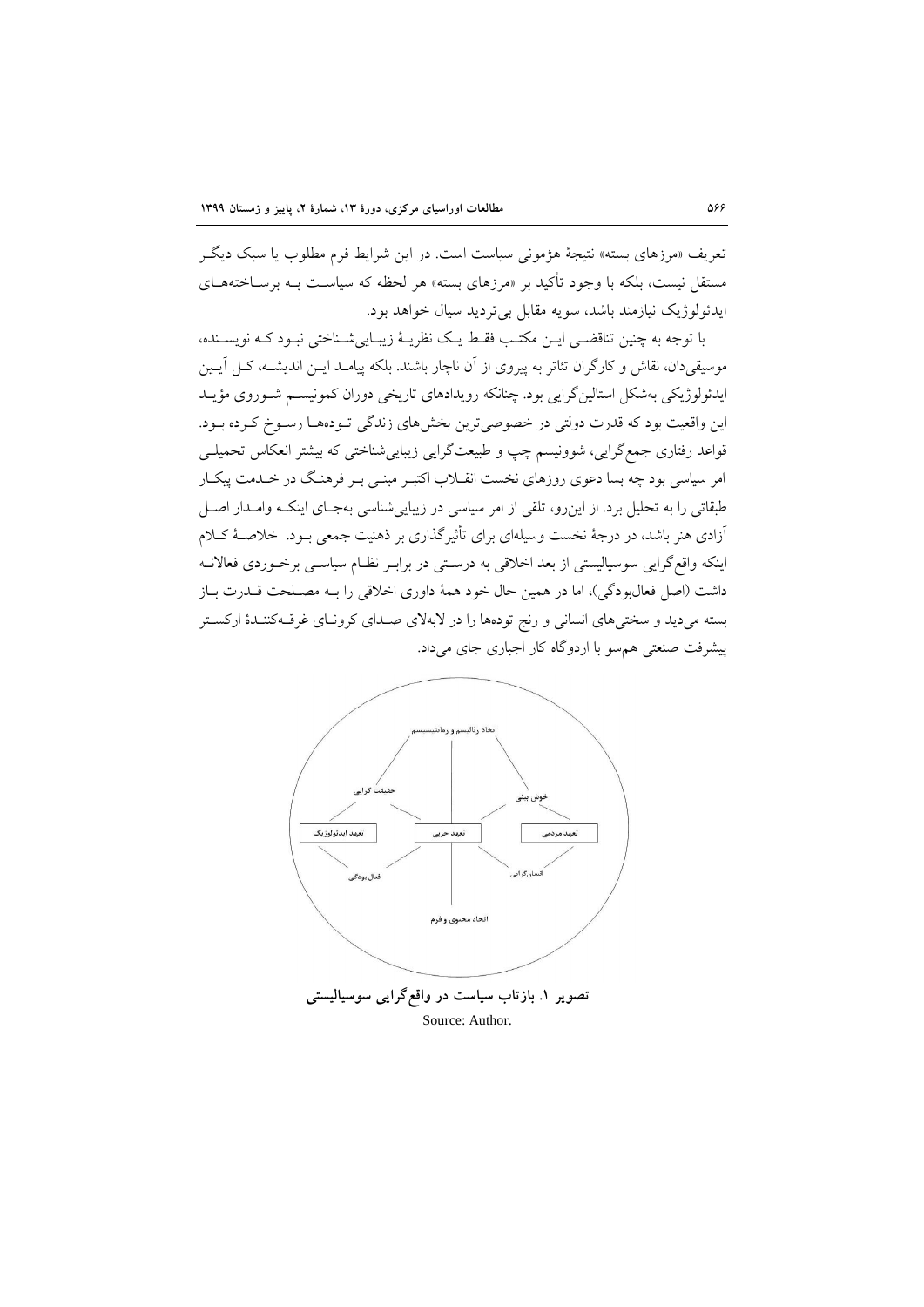#### **References**

Ashtari, Bidjan (2011), **Dictators and Cinema**, Tehran: Donyayeh Tasvir [in Persian].

- Berlin, Isaiah (2011), "Art under Stalin Era", Translated by Reza Rezaee, **Mehrnameh**, Vol. 2, pp. 50-56 [in Persian].
- Bregman, Rutger (2017), **Utopia for Realists**, Uk: Bloomsbury Publishing.
- Cazeaux, Clive (2000), **The Continental Aesthetics Reader**, London: Routledge.
- Clark, Katerina (2000), **The Soviet Novel: History as Ritual**, Bloomington: Indiana University Press.
- Conrad, Peter (1999), **Modern Times and Modern Places: Life and Art in The 20th Century**, London: Thames and Hudson Press.
- Cullern Bown, Mattew (1991), **Art under Statlin**, Oxford: Phaidon Press.
- Deyhimi, Khashayar (2000), **Russian Writers**, Tehran: Ney [in Persian].
- Drakulic, Slavenka (2014), **How we Survived Communism and Even Laughed**, Translated by Roya Rezvani, Tehran: Goman [in Persian].
- Farhang, Bahram (2010), "Two Resolutions and One Congress: a Picture of the Soviet Literary Situation, **Zendeh Rood**, No. 52, pp. 31-77 [in Persian].
- Finn, Peter (2018), **The Zhivago Affair: the Kremlin, the CIA, and the Battle over a Forbidden Book**, Translated by Bidjan Ashtari, Tehran: Sales [in Persian].
- Fitzpatrick, Sheila (2015), **Every Day Stalinism**, Translated by Mohammad Taghi Ghezelsofla and Negin Nooryan, Tehran: Omid Saba [in Persian].
- Groves, Boris (2017), **The Power of Art**, Translated by Ashkan Salehi, Tehran: Akhtaran [in Persian].
- Gutkin, Irina (1999), **Cultural Origins of the Socialist Realist Aesthetics**, Illinion: Northwe Stern, University Press.
- Kagarlitsky, Boris (1999), **New Realism and New Barbarism**, London: Pluto Press.
- Kheraichenkov, Michael (1985), **Authors Creative Individaulity**, Translated by Nazi Azima, Tehran: Bita [in Persian].
- Kolakowski, Lezek (2008), **Main Currents of Marxism**, Translated by Abbas Milani, Tehran: Akhtaran [in Persian].
- Lahusen, Thomas (1997), **Socialist Realism without Shores**, London: Duke University Press.
- Lenin, Olyanov (2000), "What is Party Literature?", in: **Art in Theory**, Translated by Mina Navaee, Tehran: Kavosh, pp. 31-37 [in Persian].
- Lizov, Nikolai (1974), **New Aesthetics**, Translated by Mehdi Partovi, Tehran: Simorgh [in Persian].
- Lukac, George and Teodor Adorno (1977), **Aesthetics and Politics**, London: New Left Book.
- Medvedev, Roy (1986), **In the Court of History**, Translated by Manouchehr Hezarkhani, Tehran: Kharazmi [in Persian].
- Muchnic, Helen (1979), **From Gorky to Pasternak: Six Writers in Soviet Russia**, New York: Palgrave.